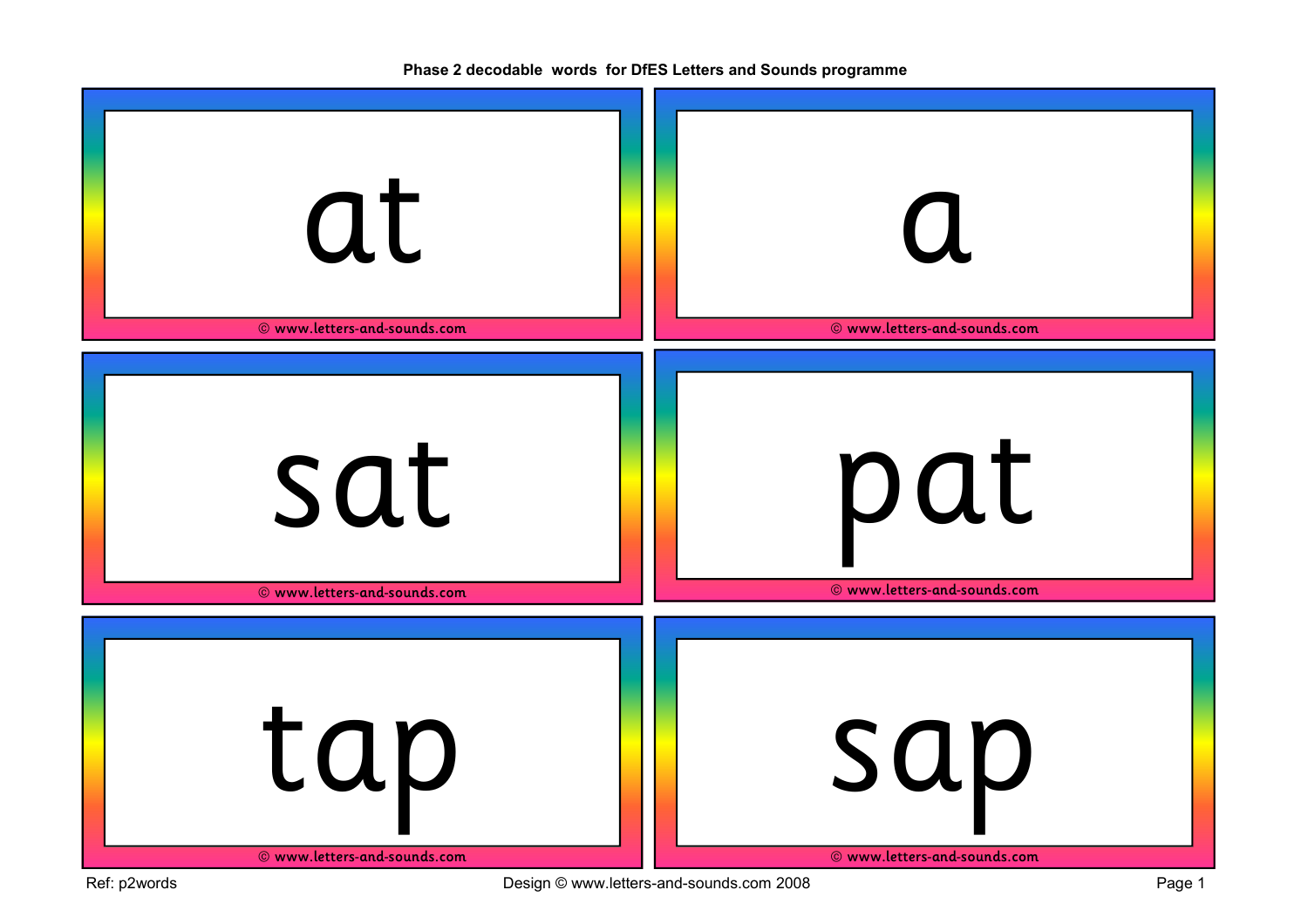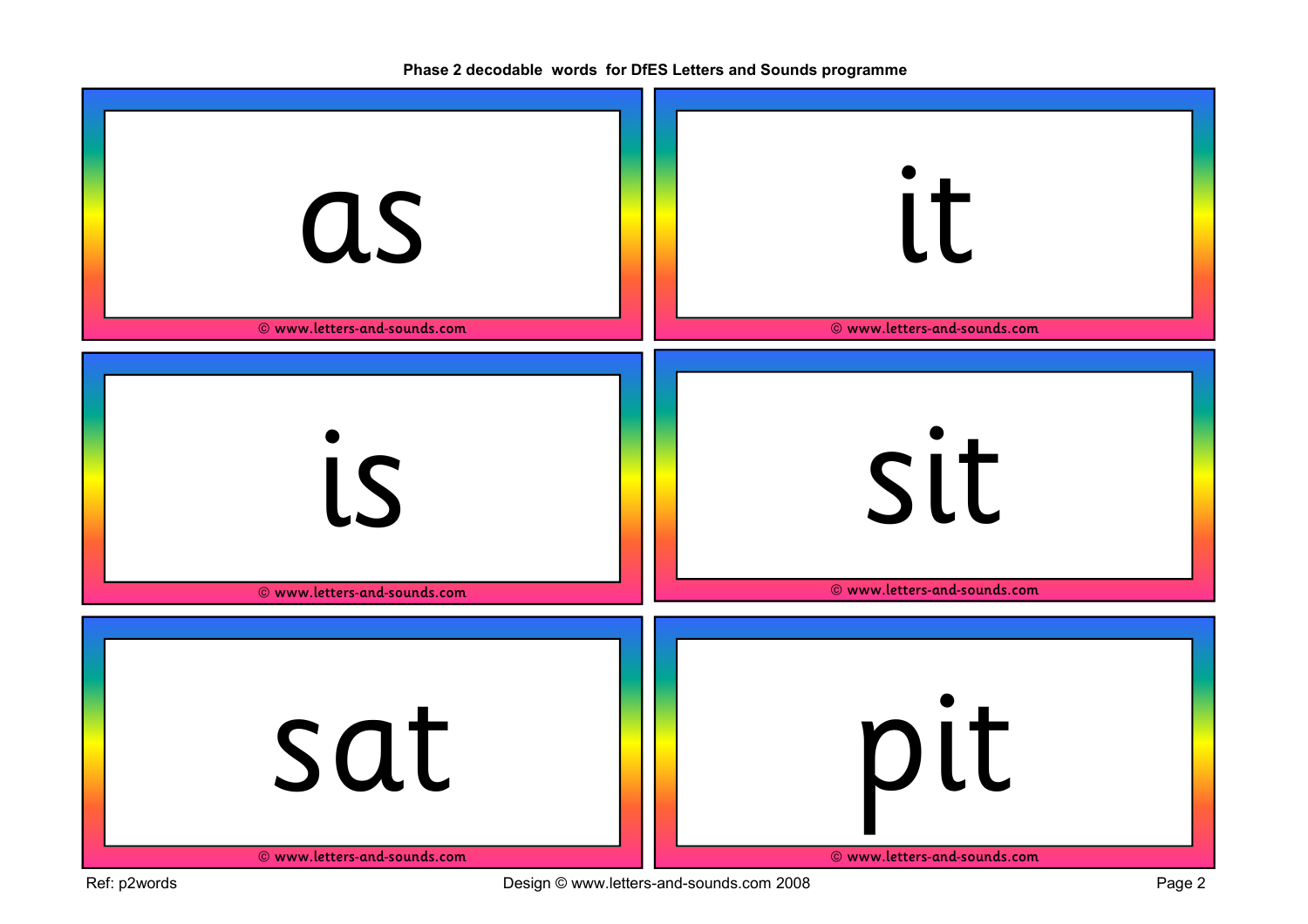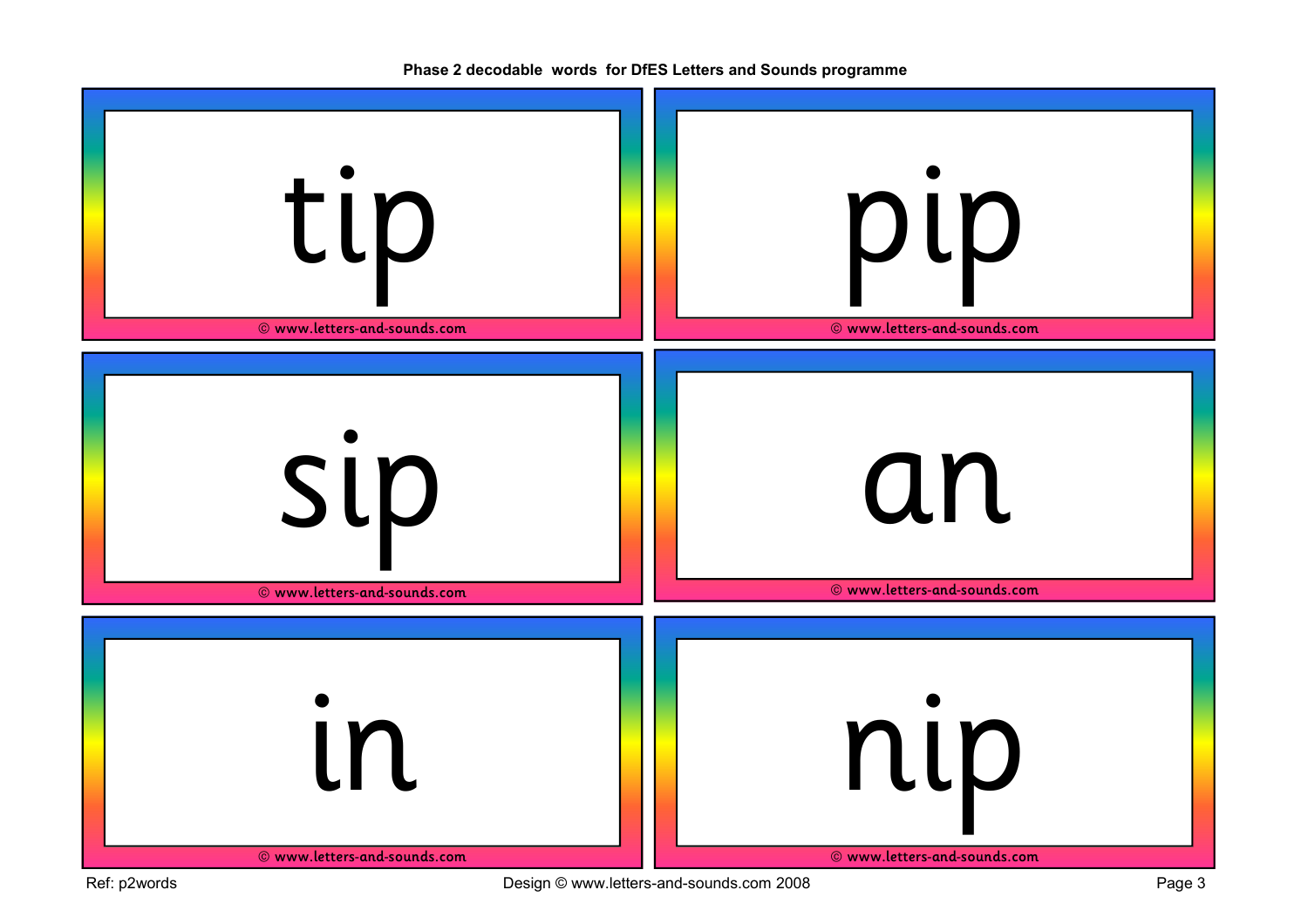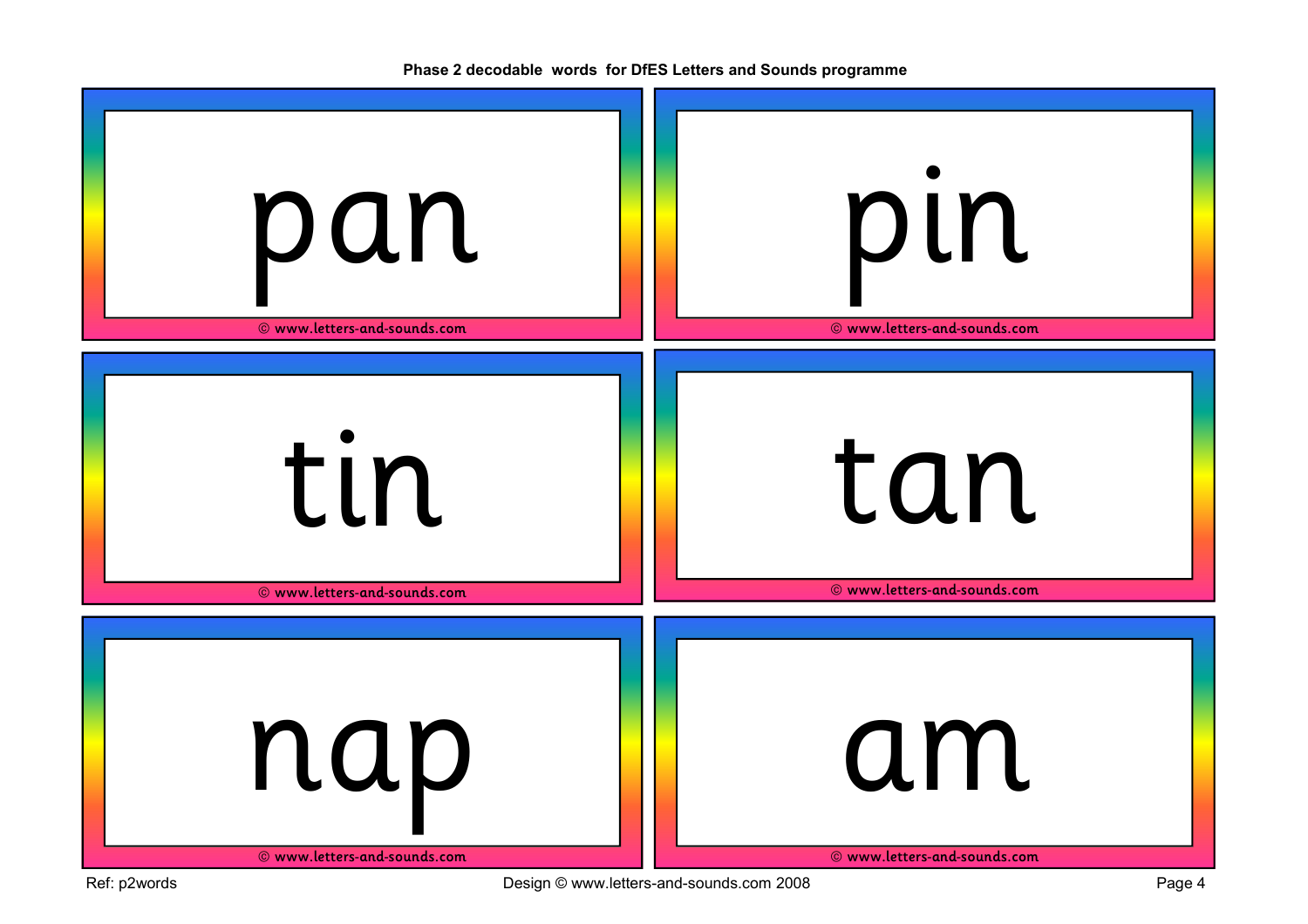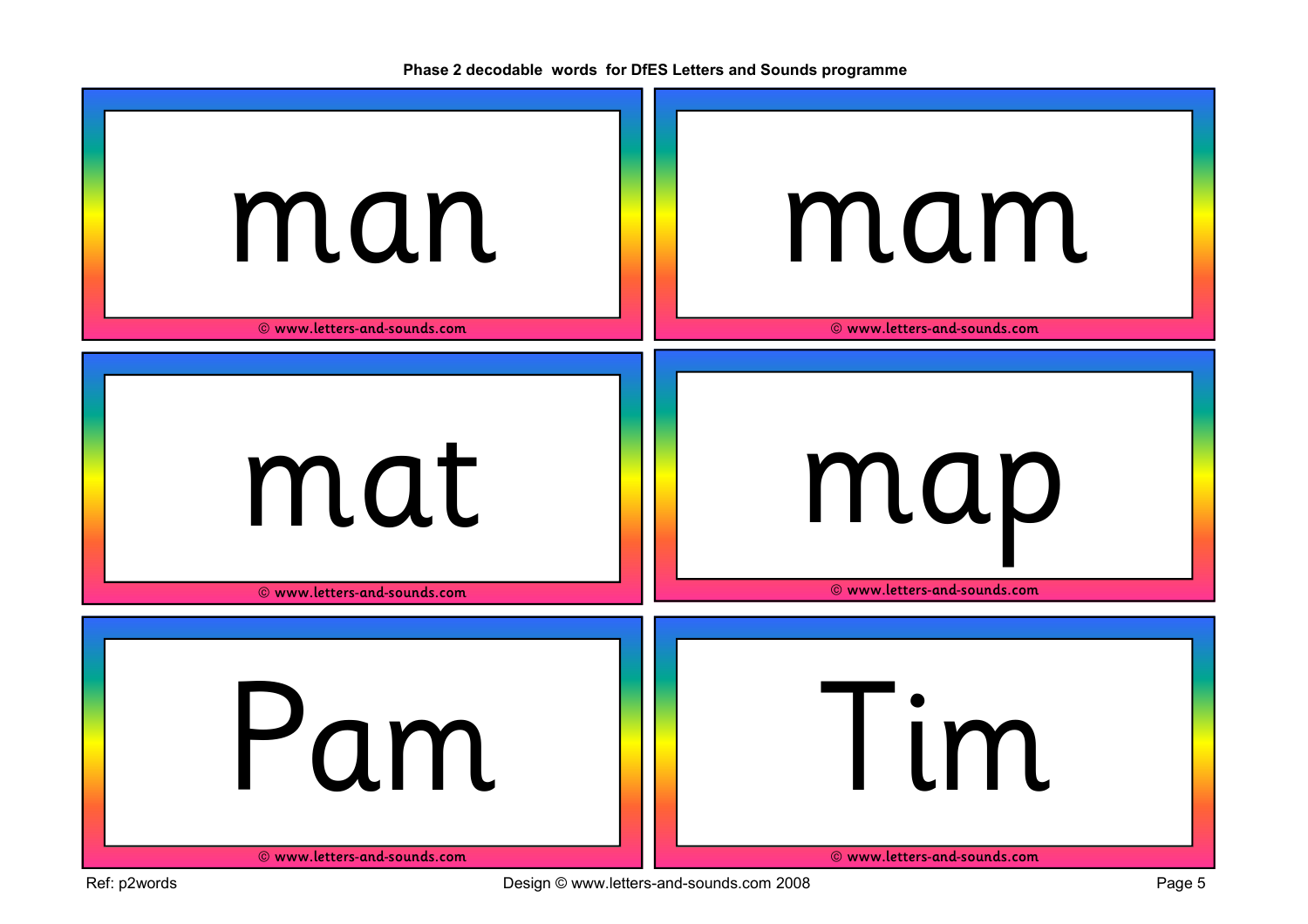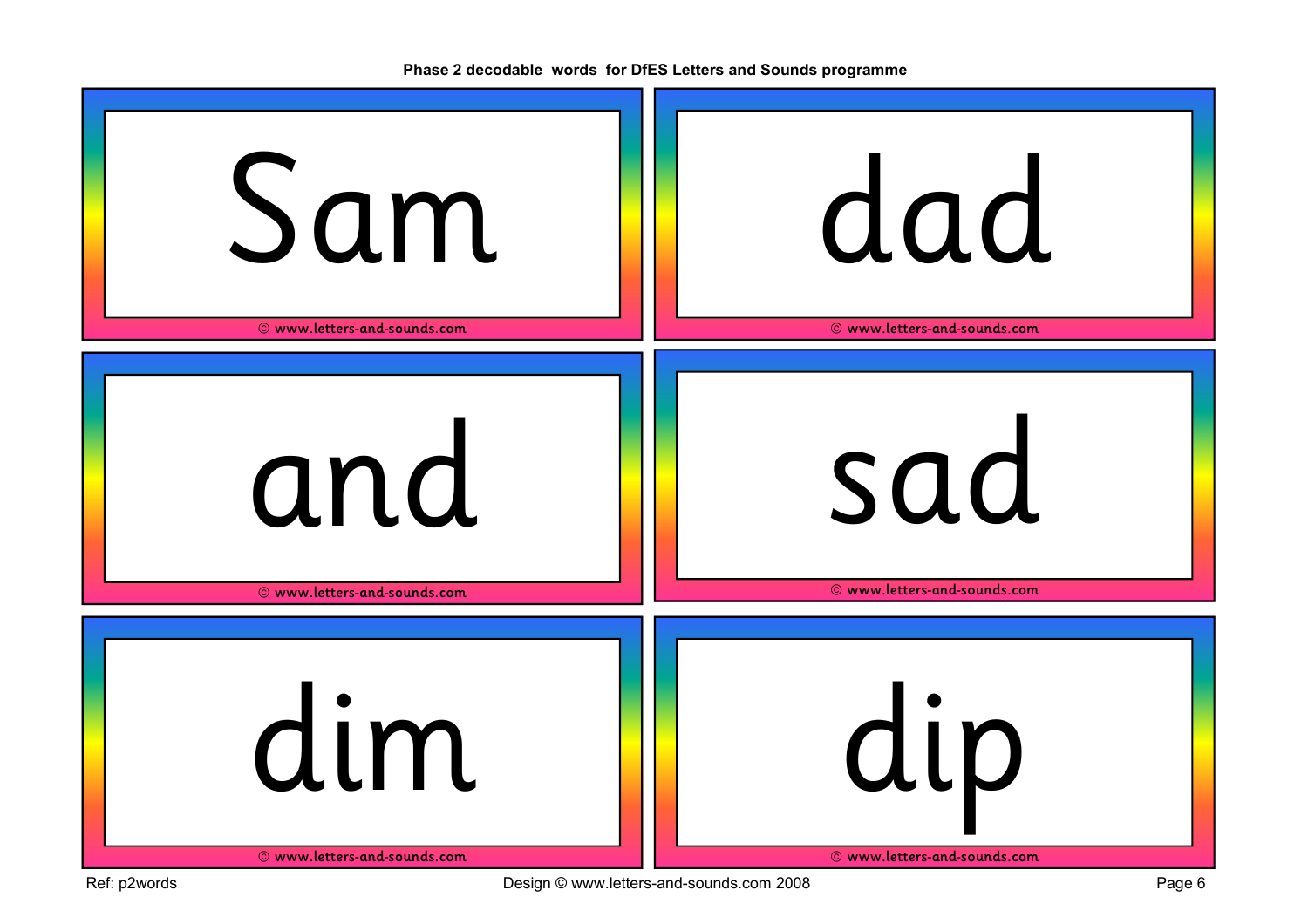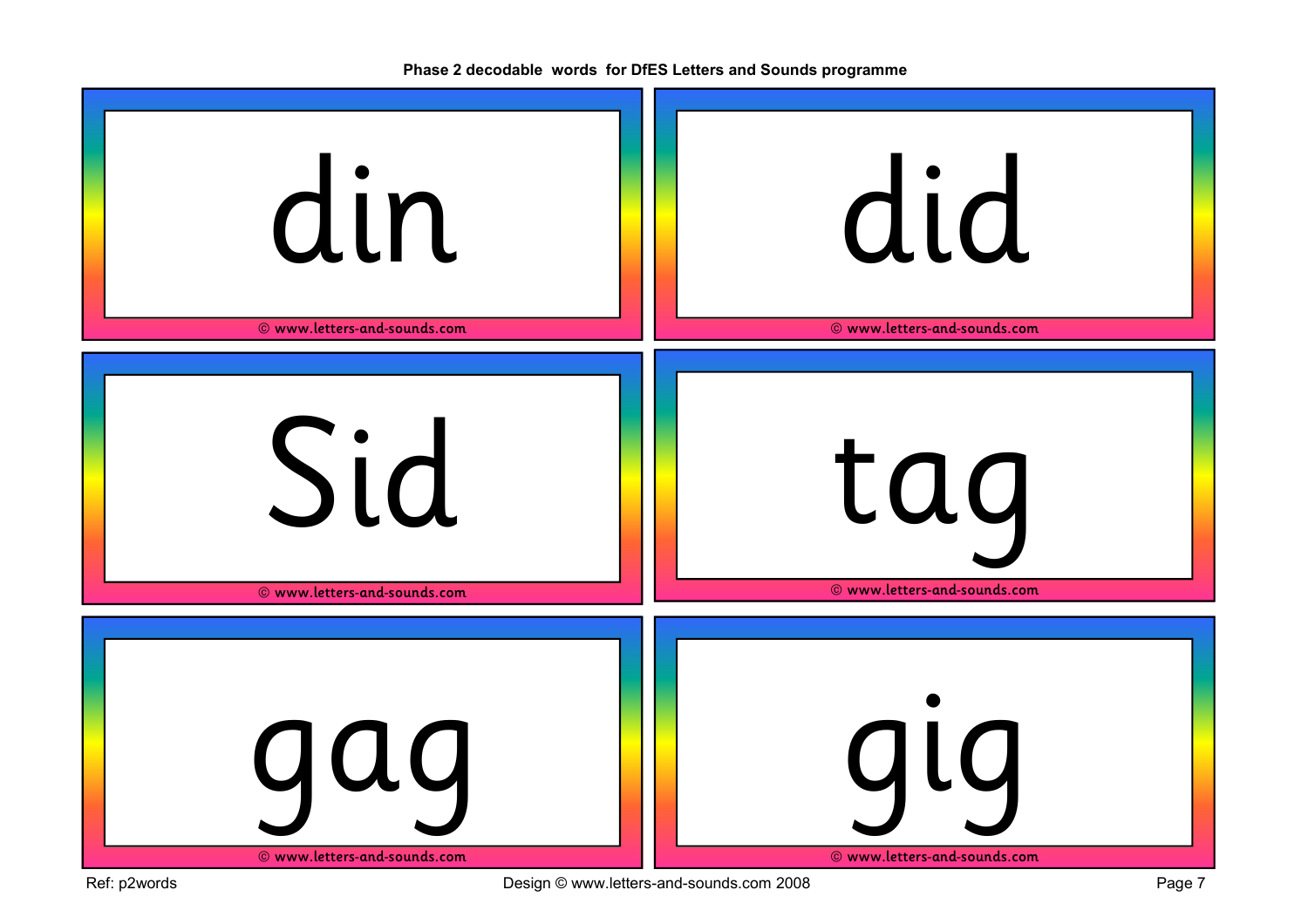gap © www.letters-and-sounds.com nag © www.letters-and-sounds.com sag © www.letters-and-sounds.com gas © www.letters-and-sounds.com pig © www.letters-and-sounds.com dig © www.letters-and-sounds.com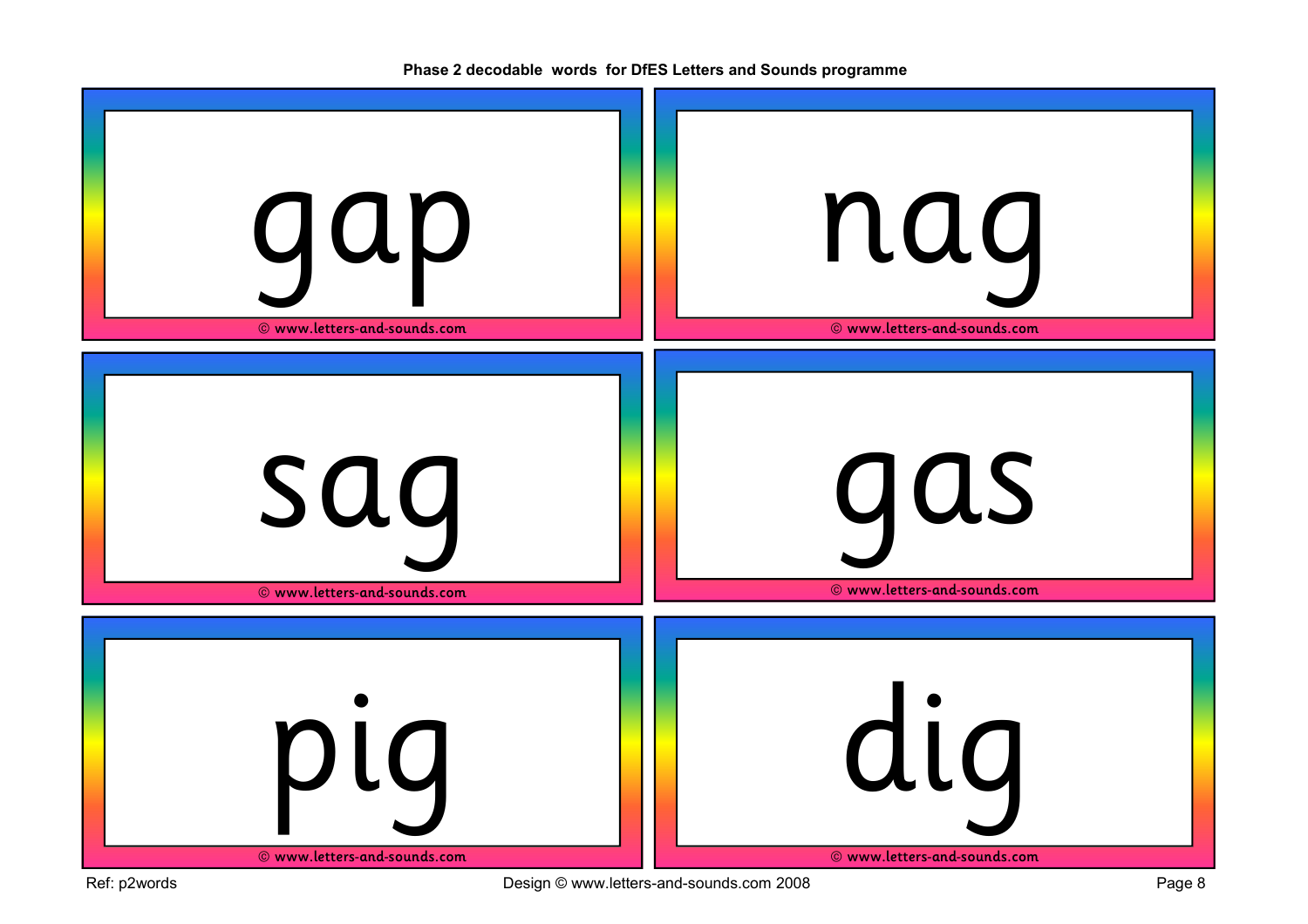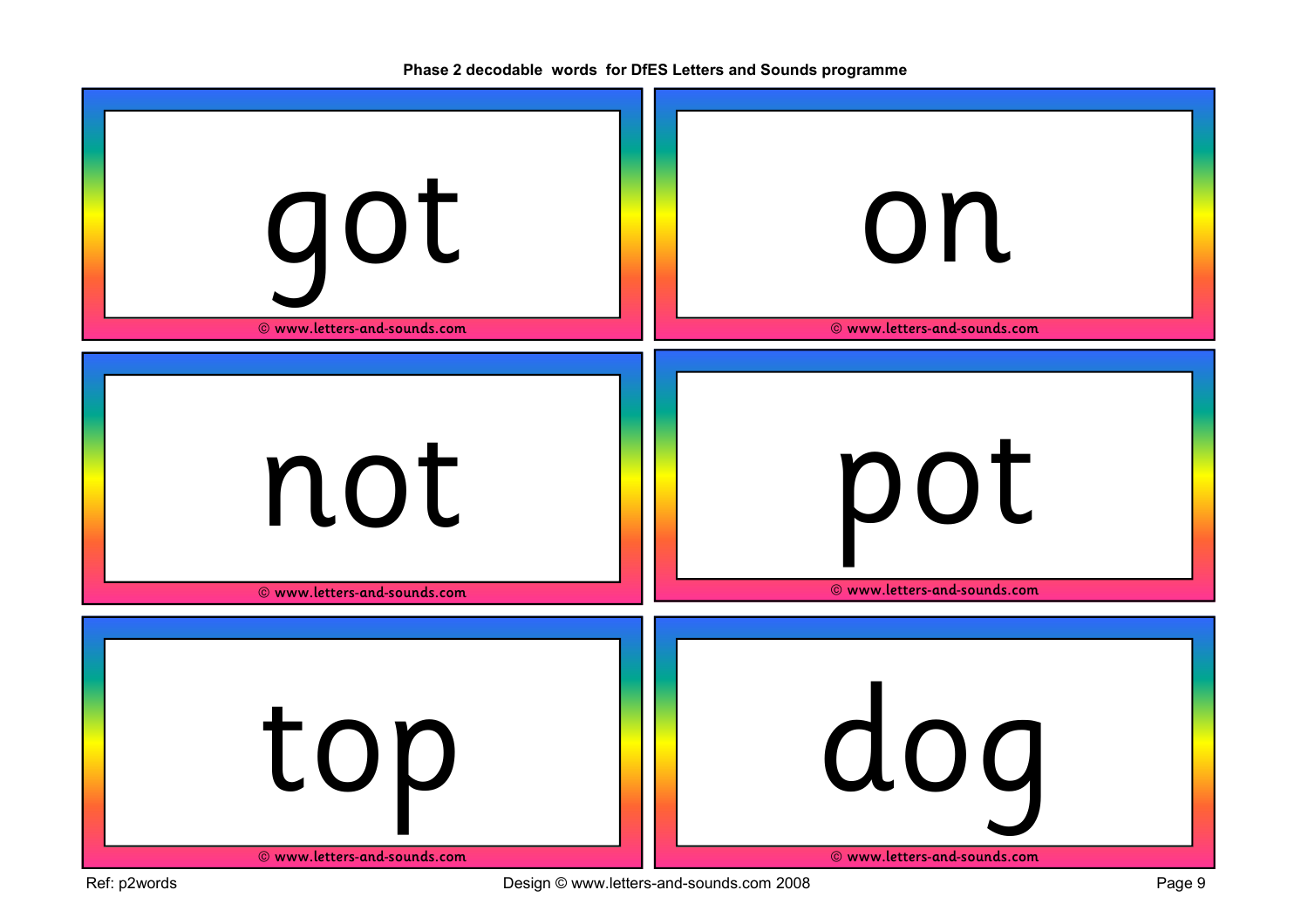pop © www.letters-and-sounds.com God © www.letters-and-sounds.com Mog © www.letters-and-sounds.com can © www.letters-and-sounds.com cot © www.letters-and-sounds.com cop © www.letters-and-sounds.com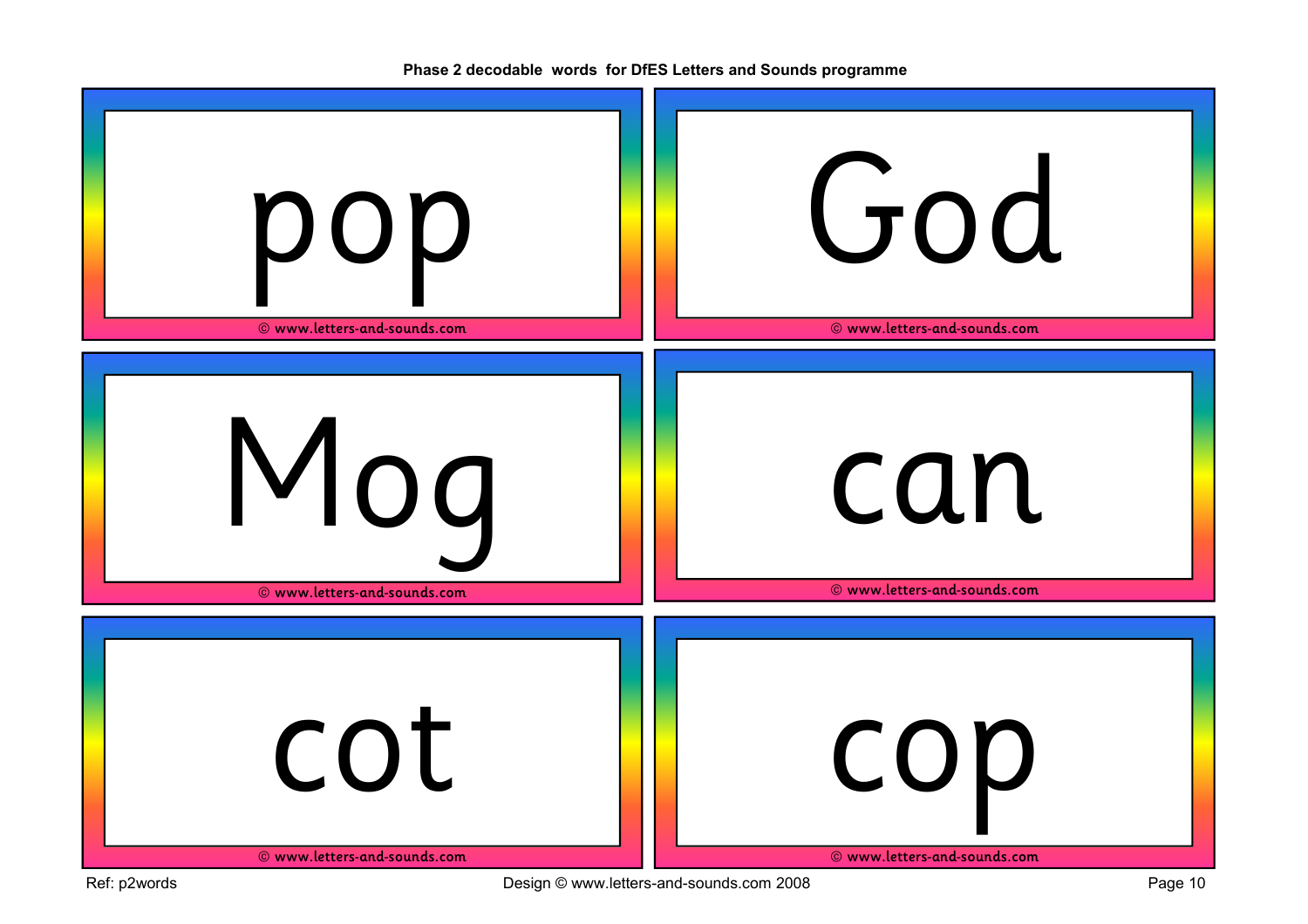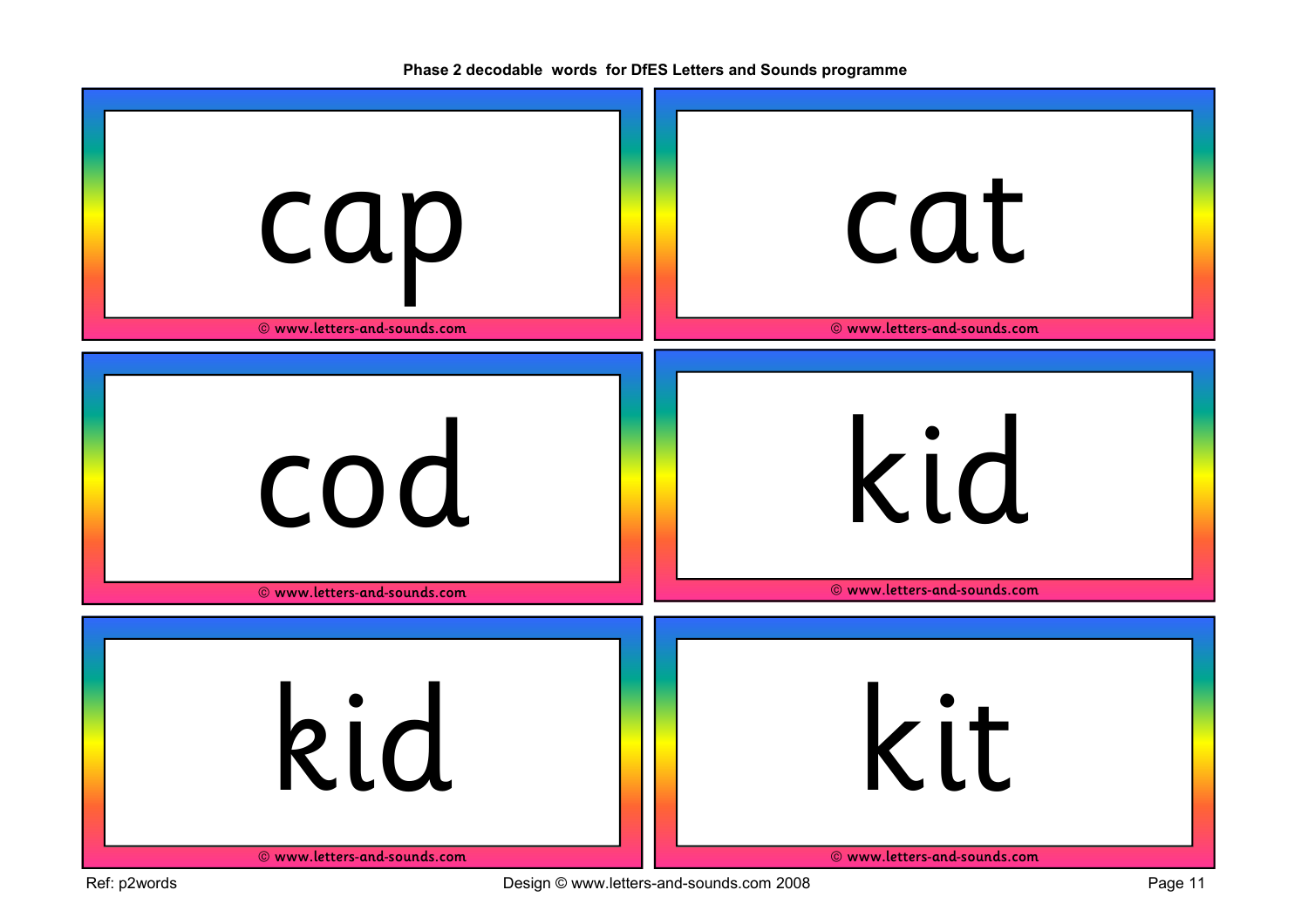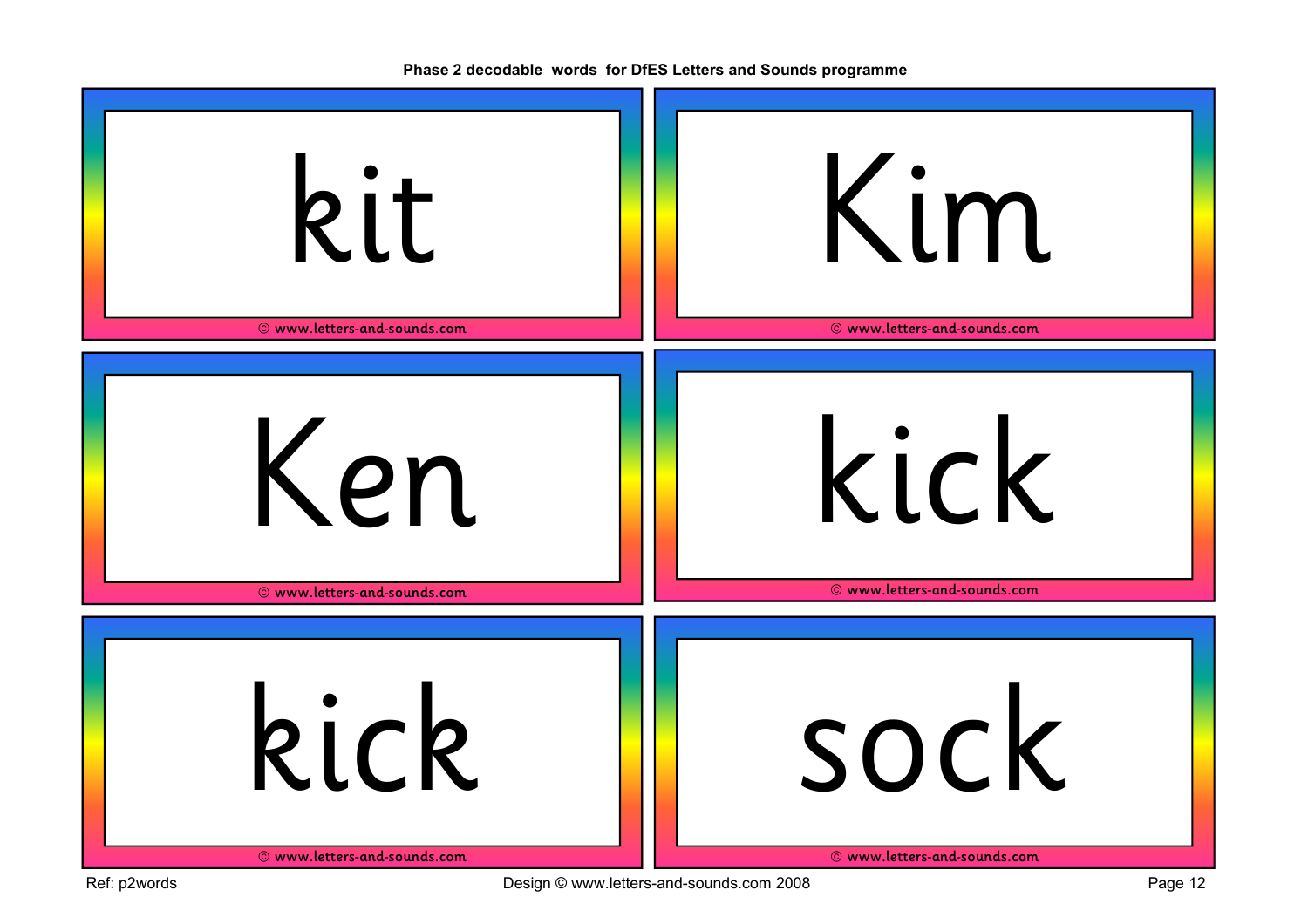| sock                         | sack                         |
|------------------------------|------------------------------|
| © www.letters-and-sounds.com | © www.letters-and-sounds.com |
| sack                         | dock                         |
| © www.letters-and-sounds.com | © www.letters-and-sounds.com |
| dock                         | pick                         |
| © www.letters-and-sounds.com | © www.letters-and-sounds.com |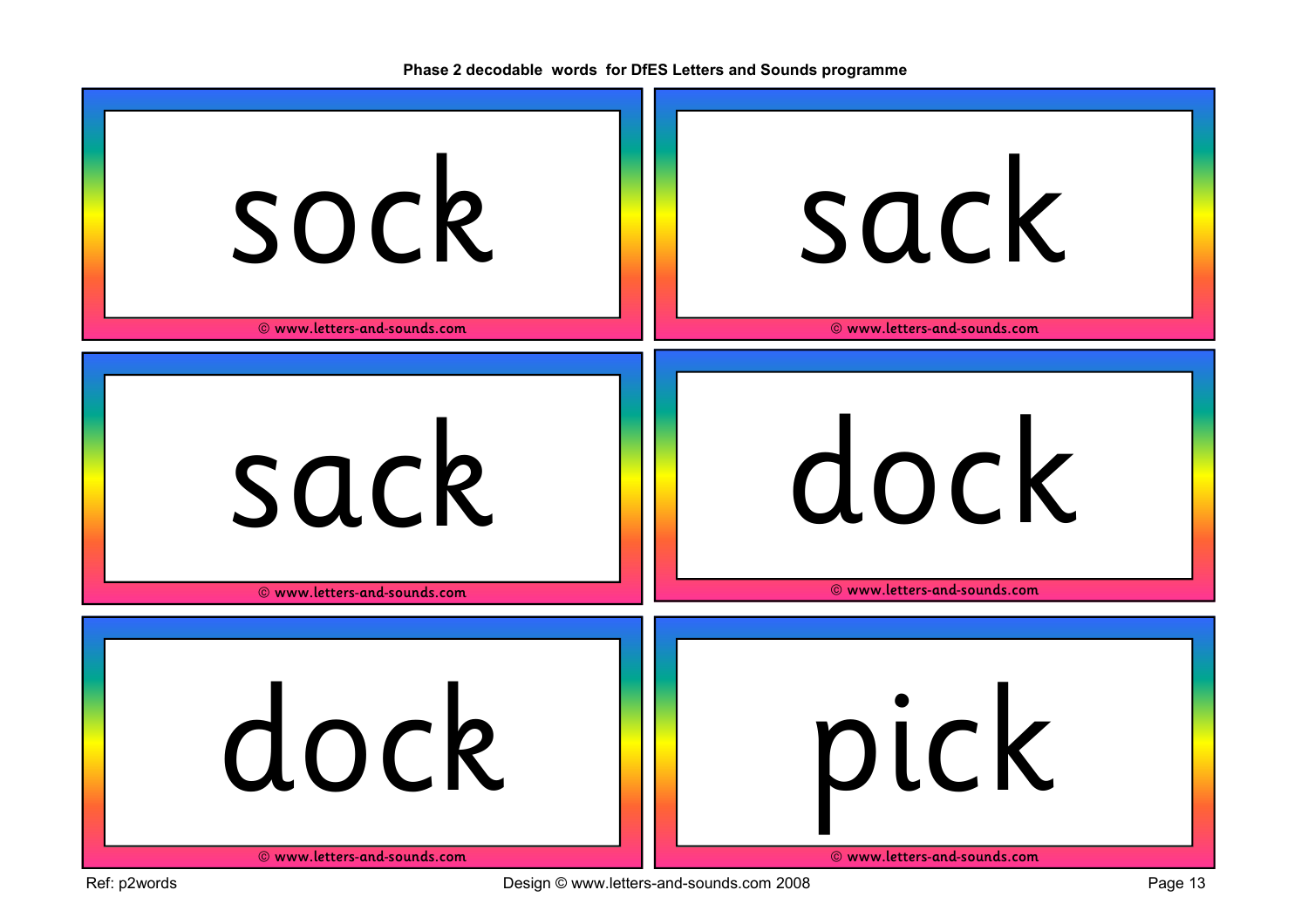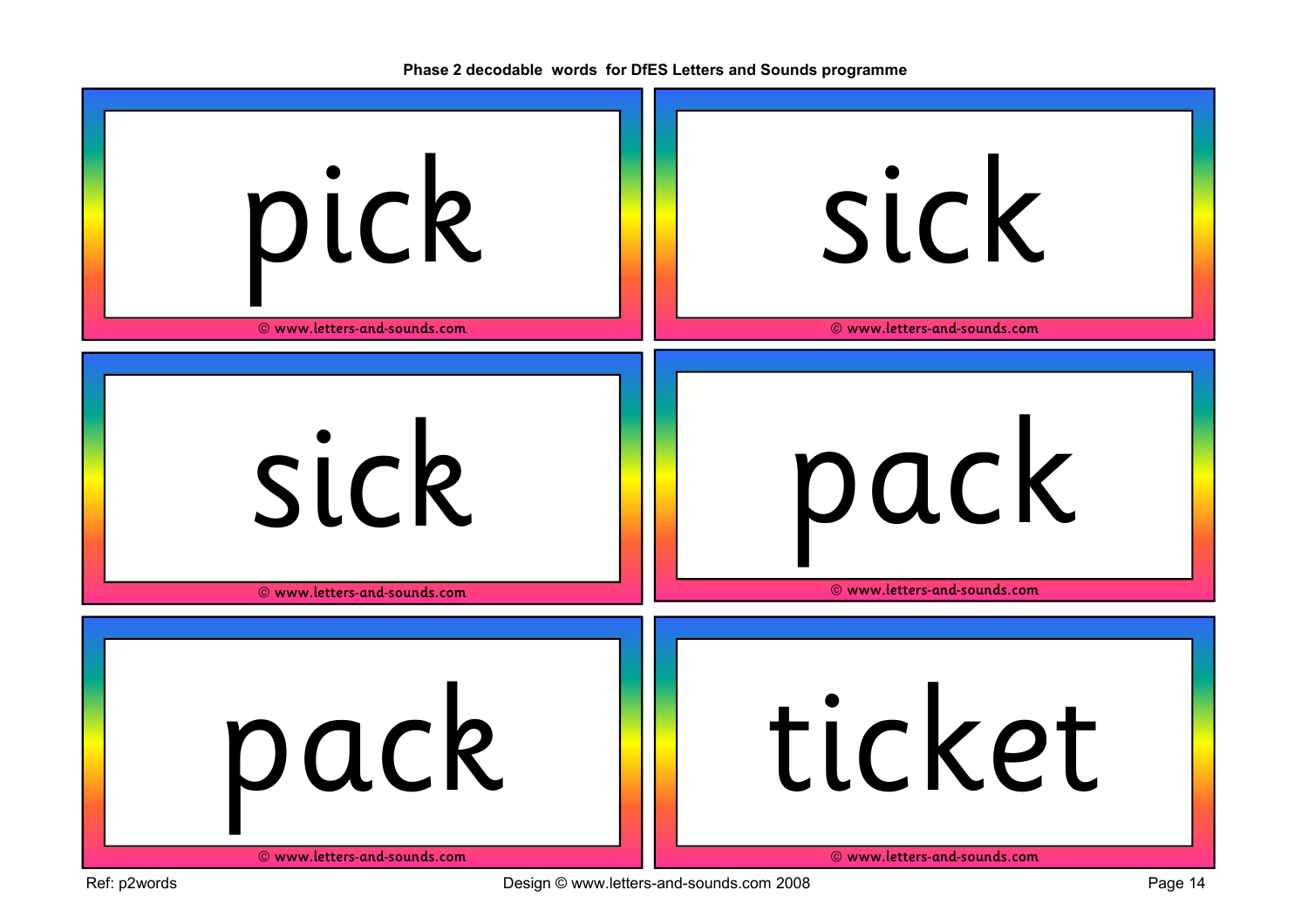

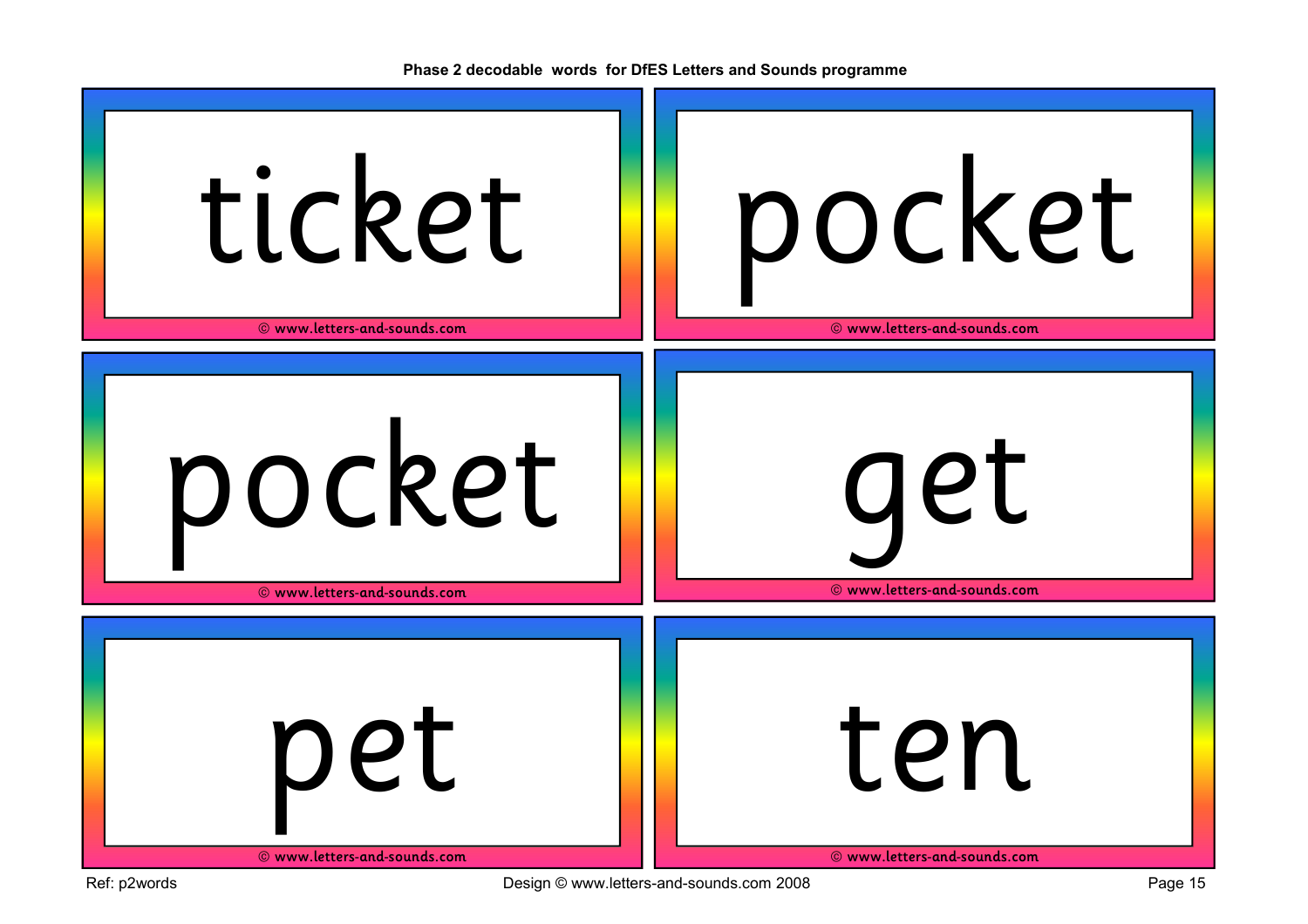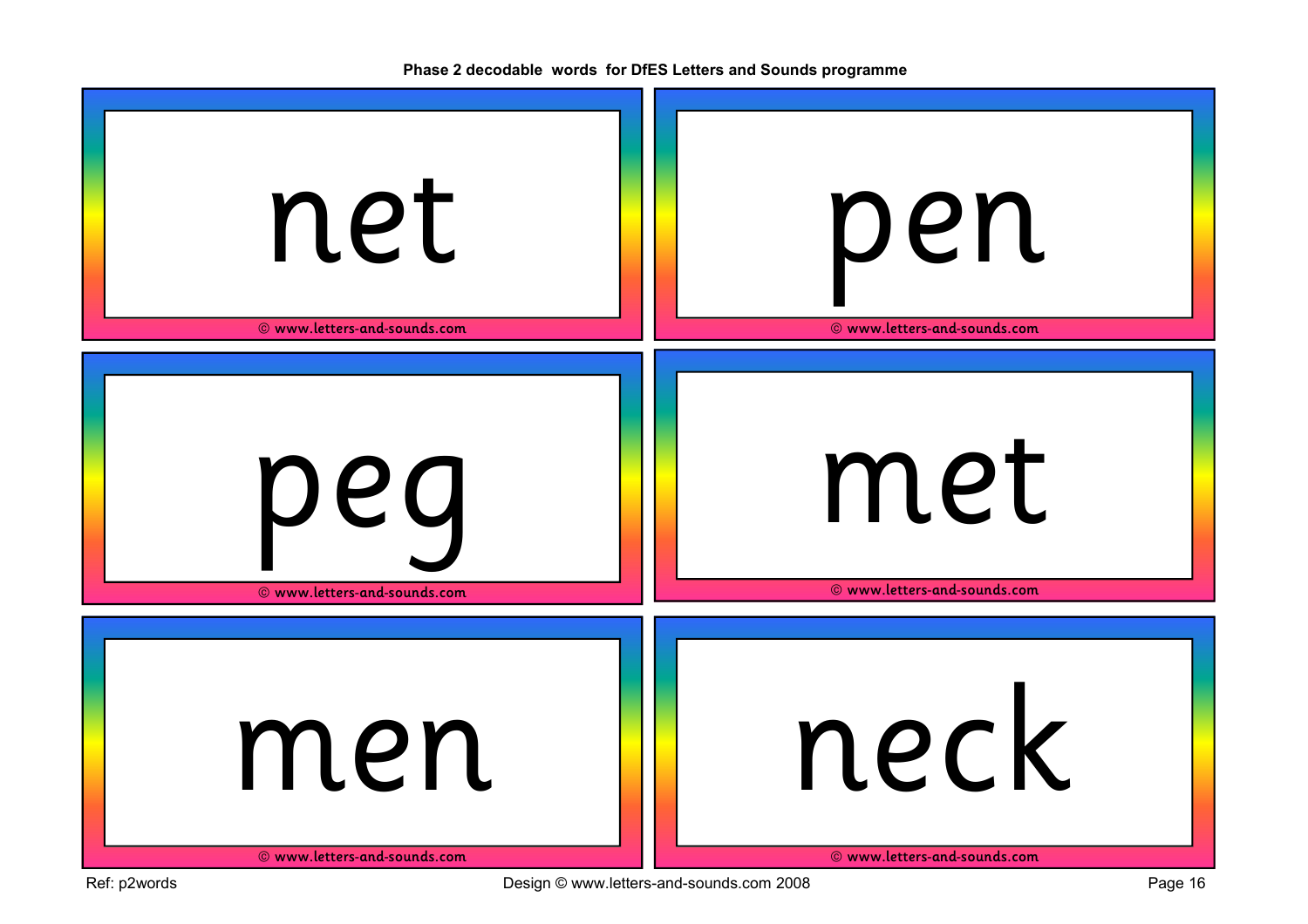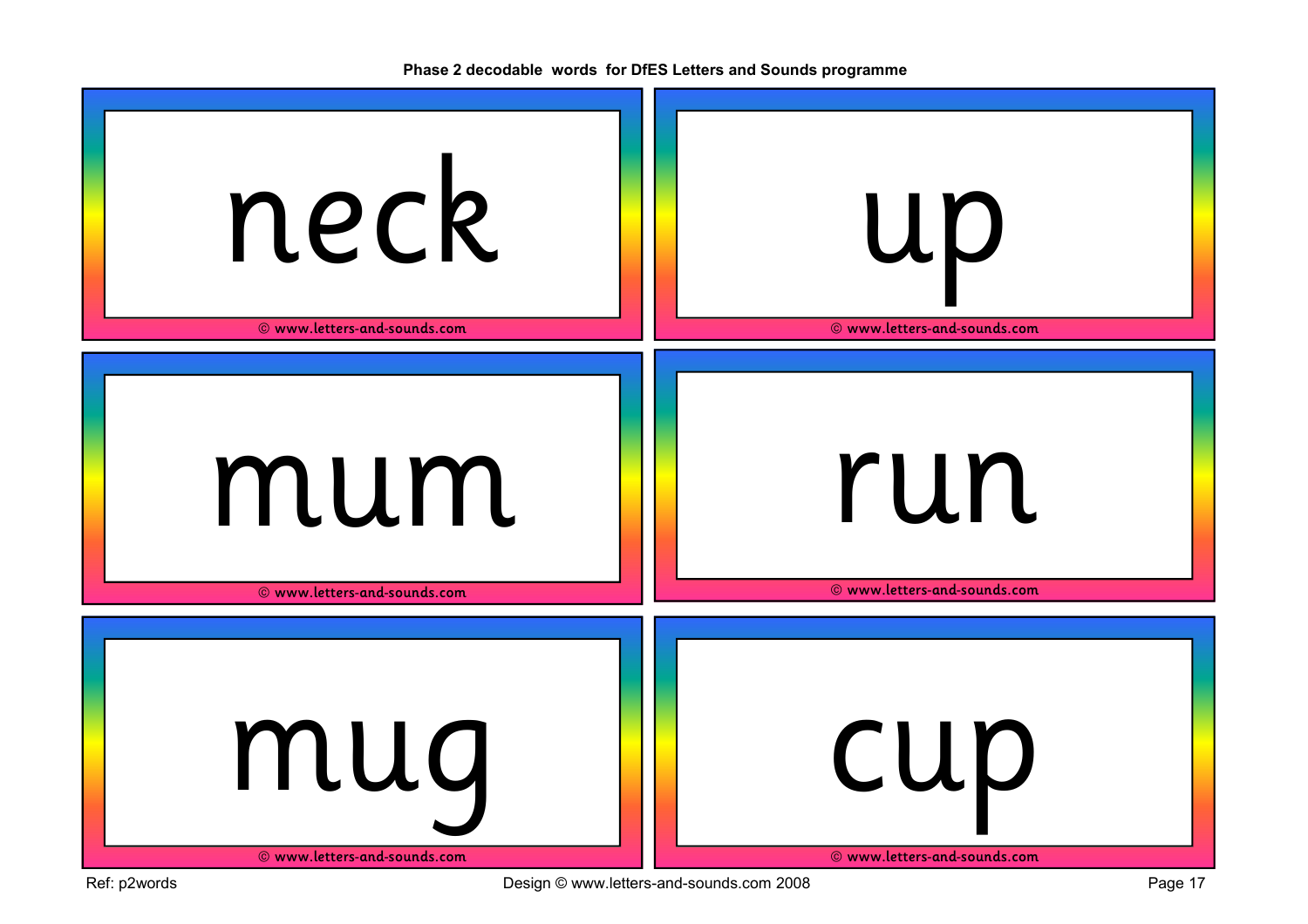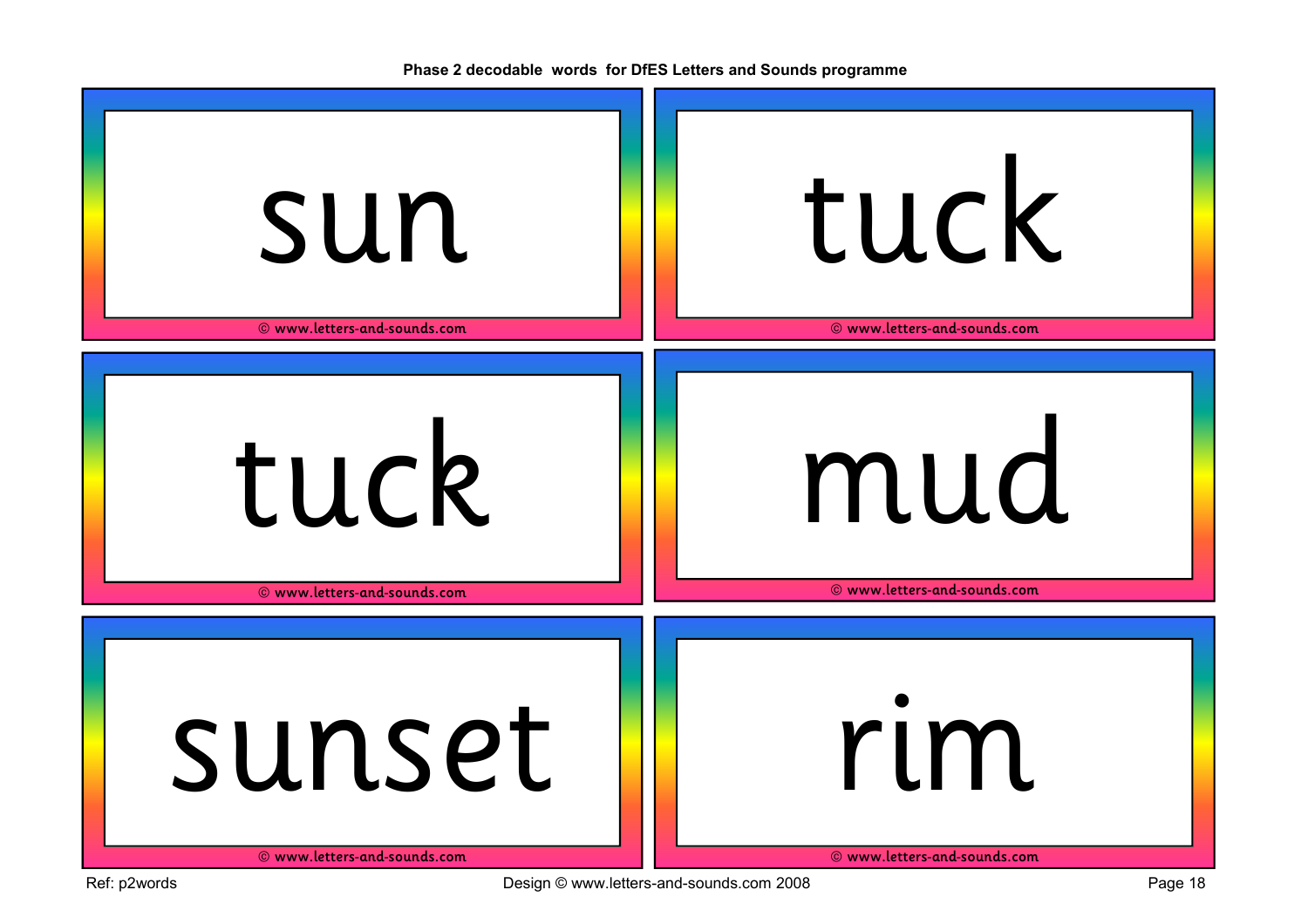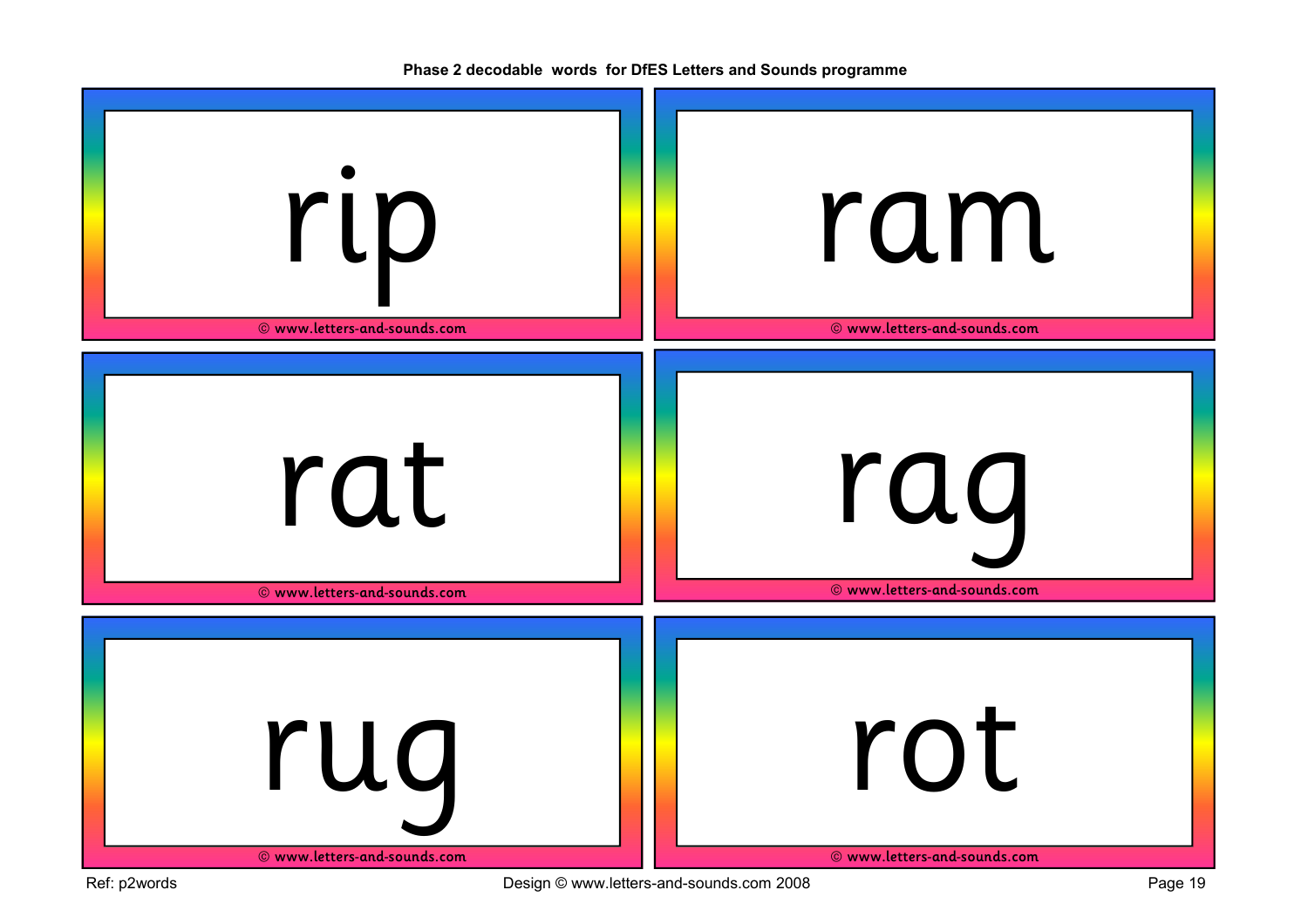| rocket                       | rocket                       |
|------------------------------|------------------------------|
| © www.letters-and-sounds.com | © www.letters-and-sounds.com |
| carrot                       | had                          |
| © www.letters-and-sounds.com | © www.letters-and-sounds.com |
| him                          | his                          |
| © www.letters-and-sounds.com | © www.letters-and-sounds.com |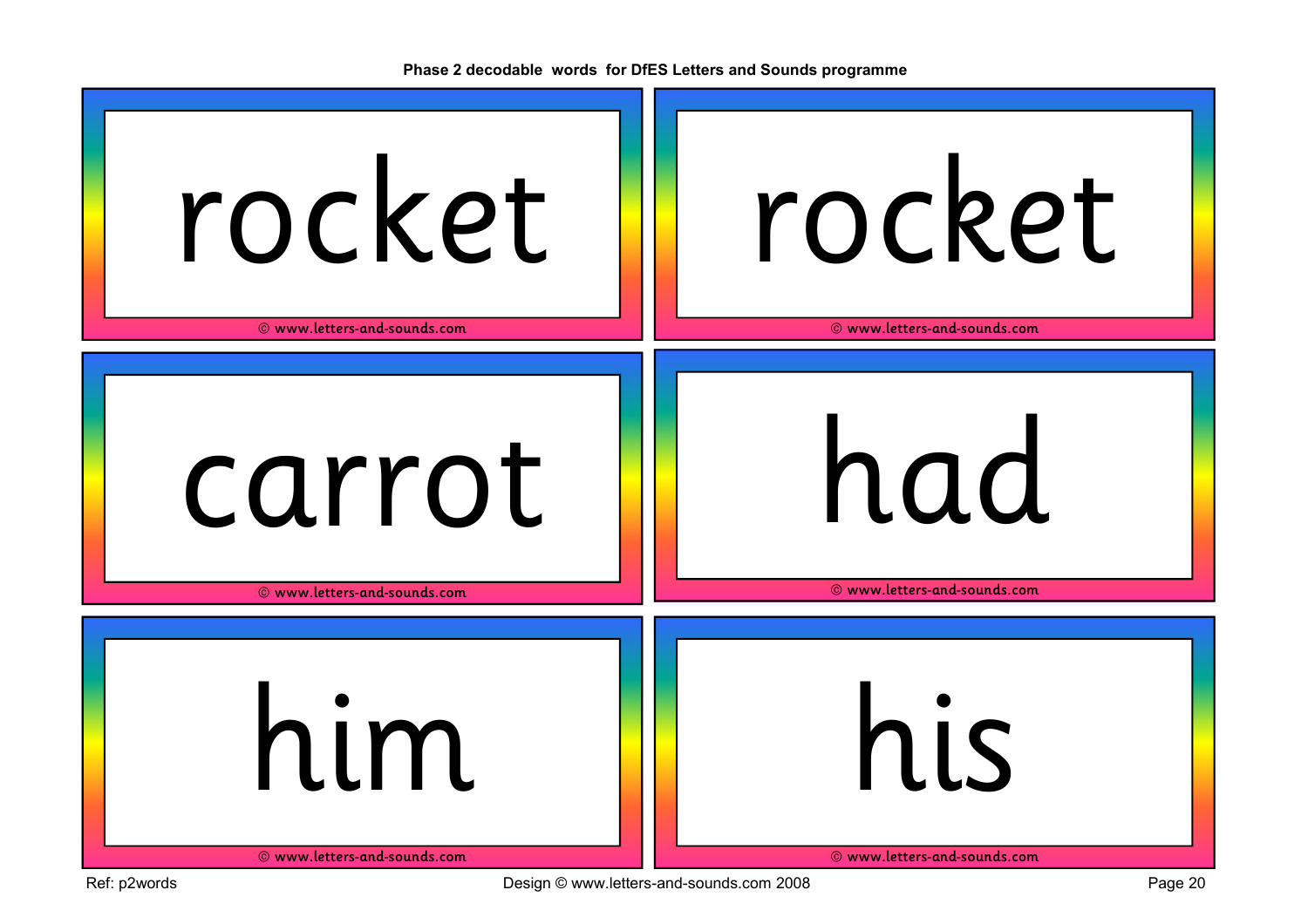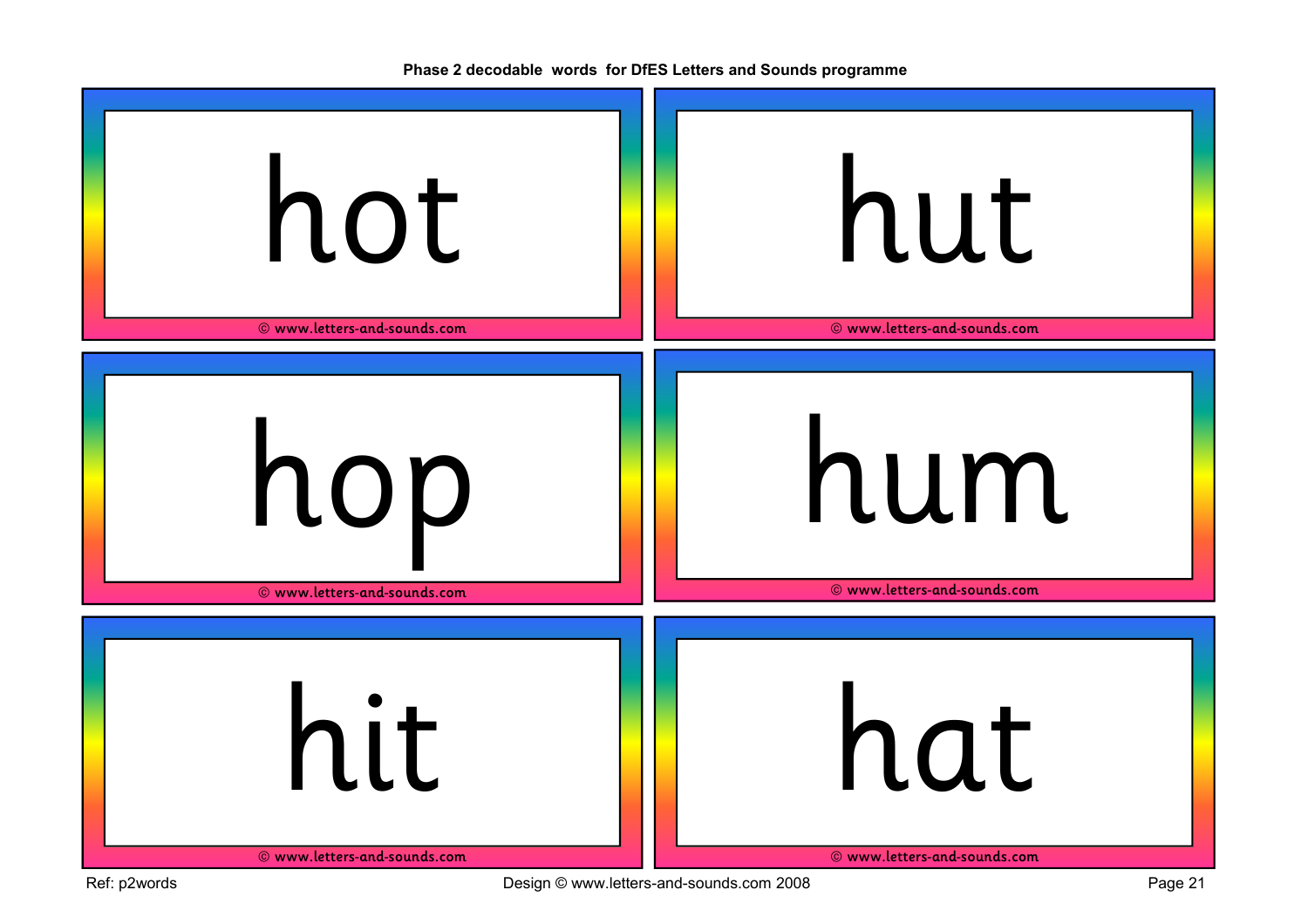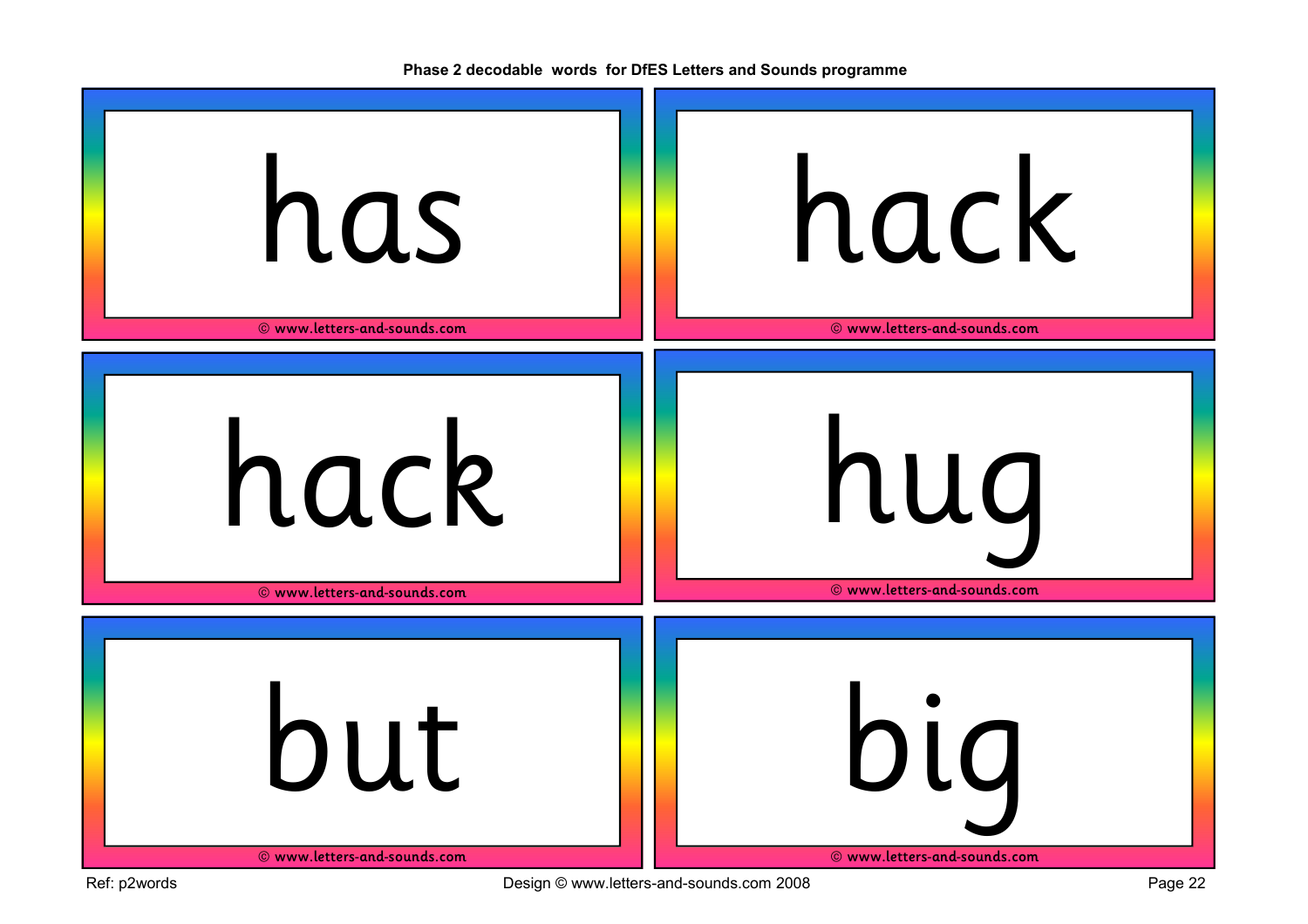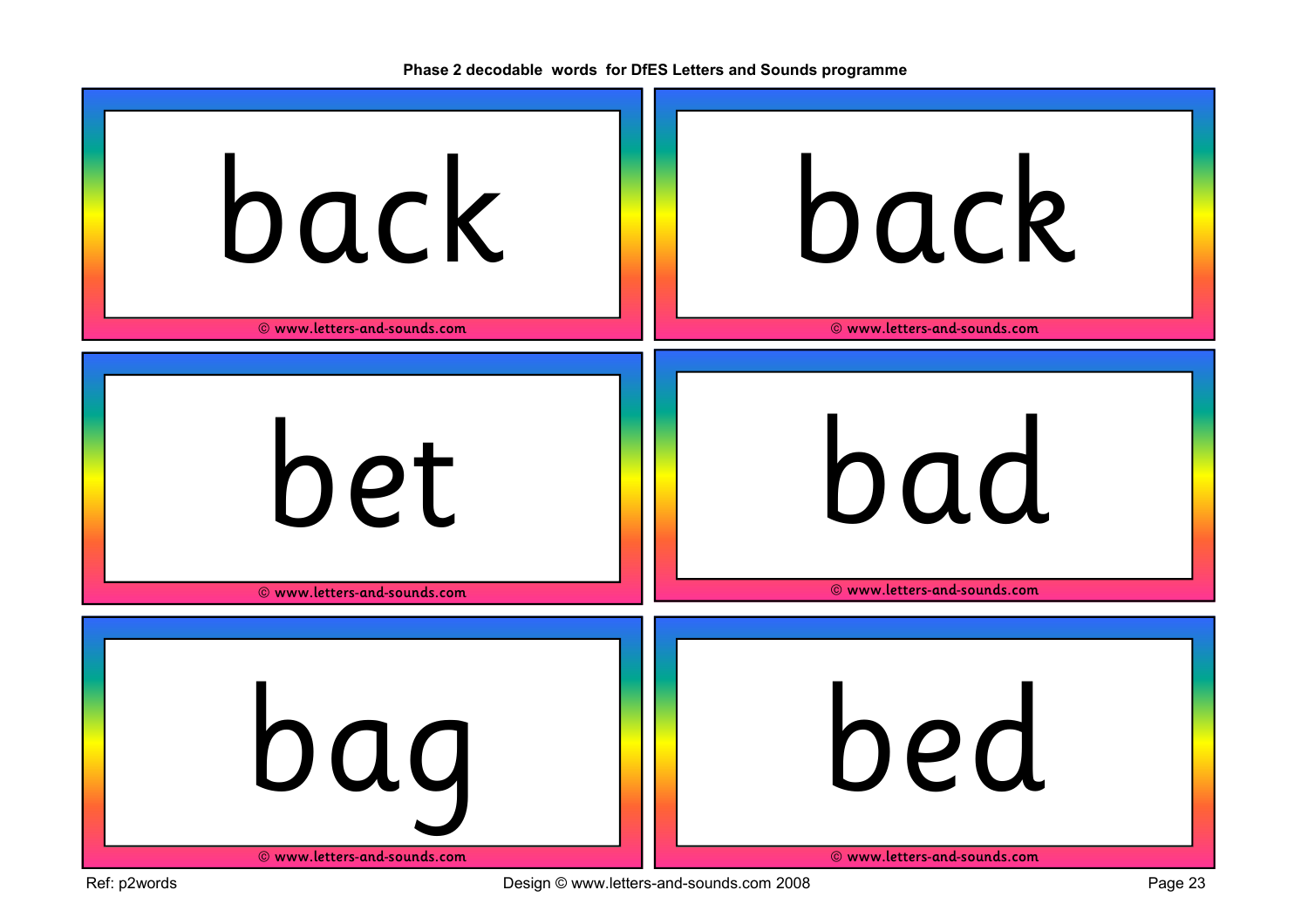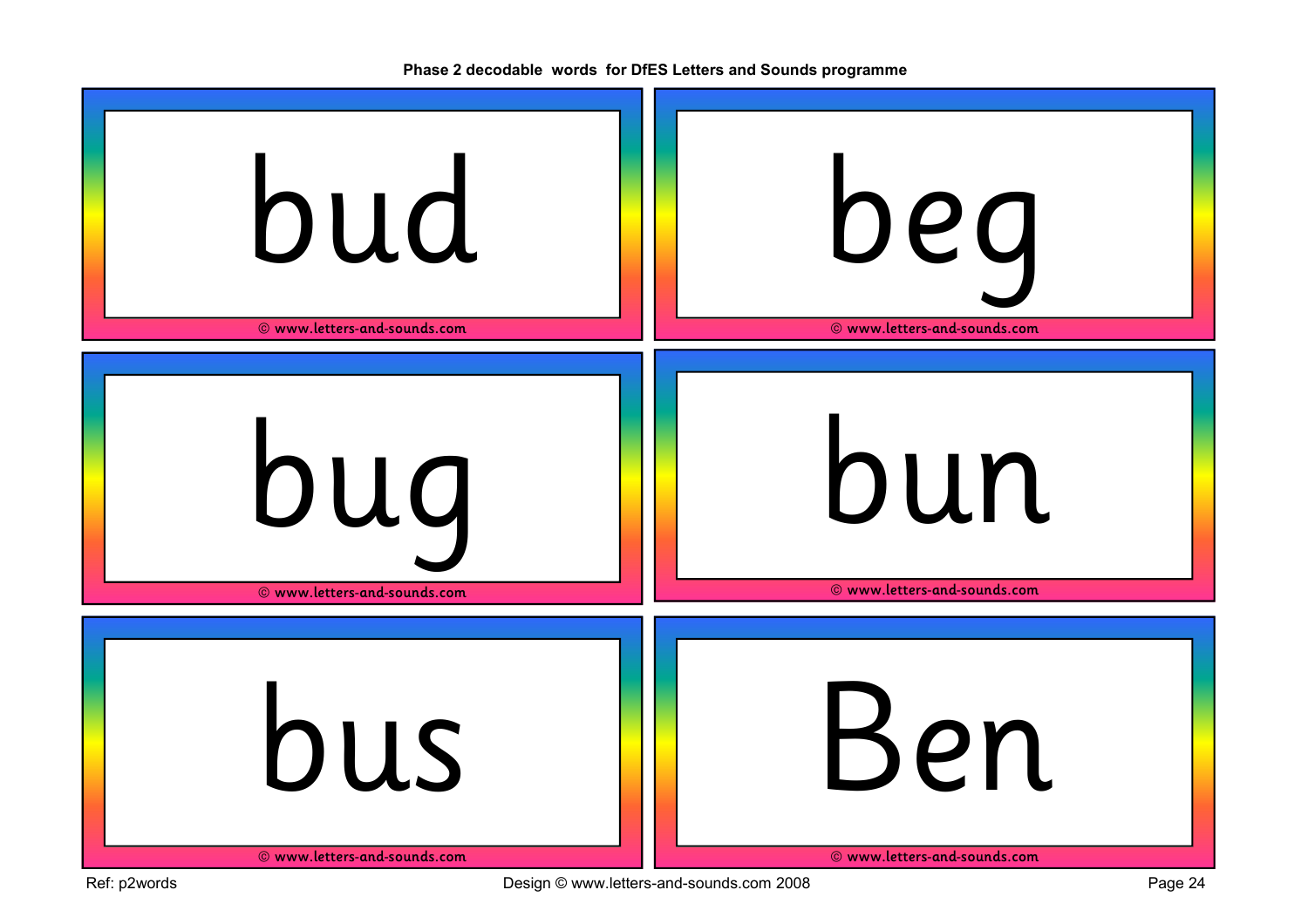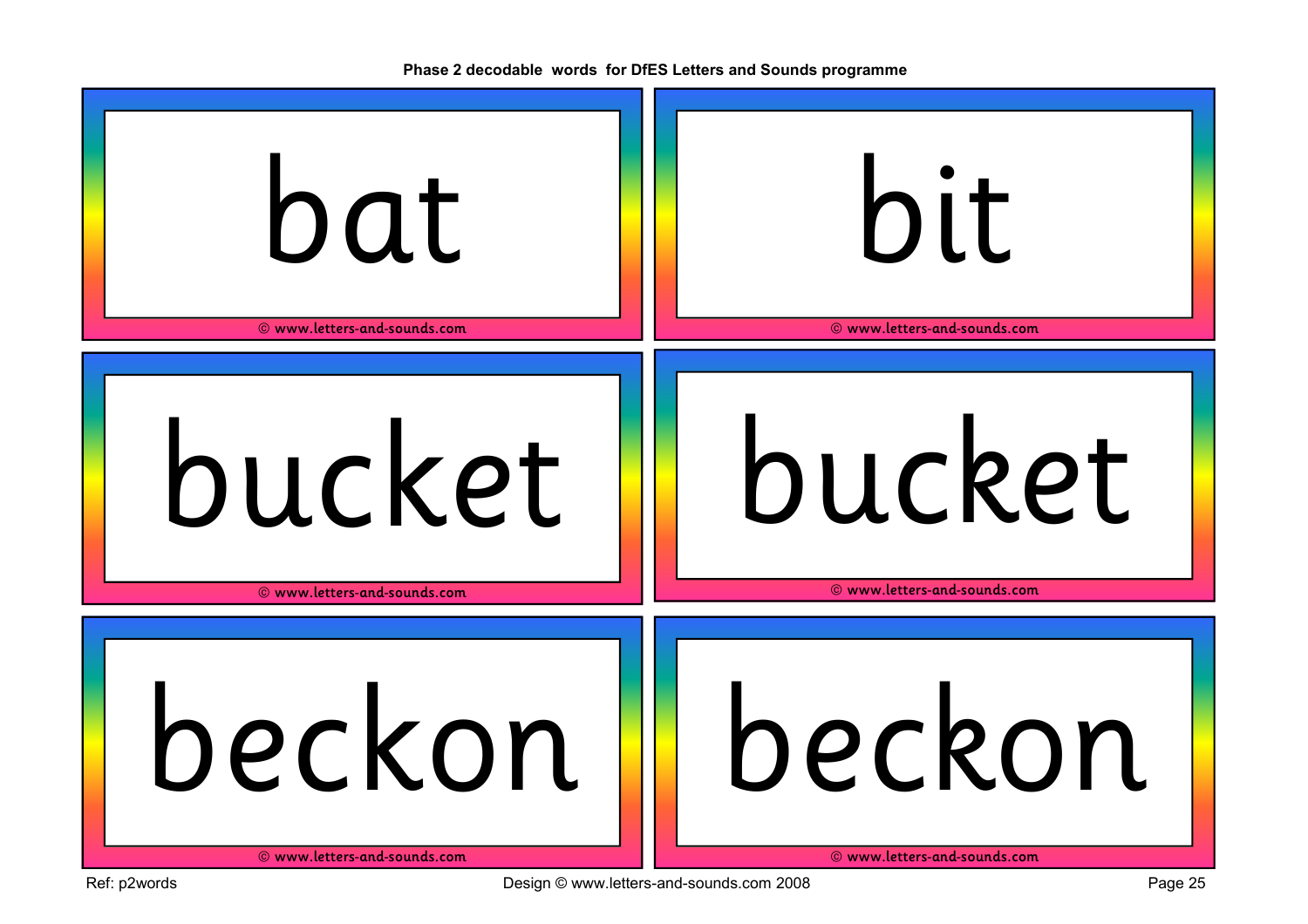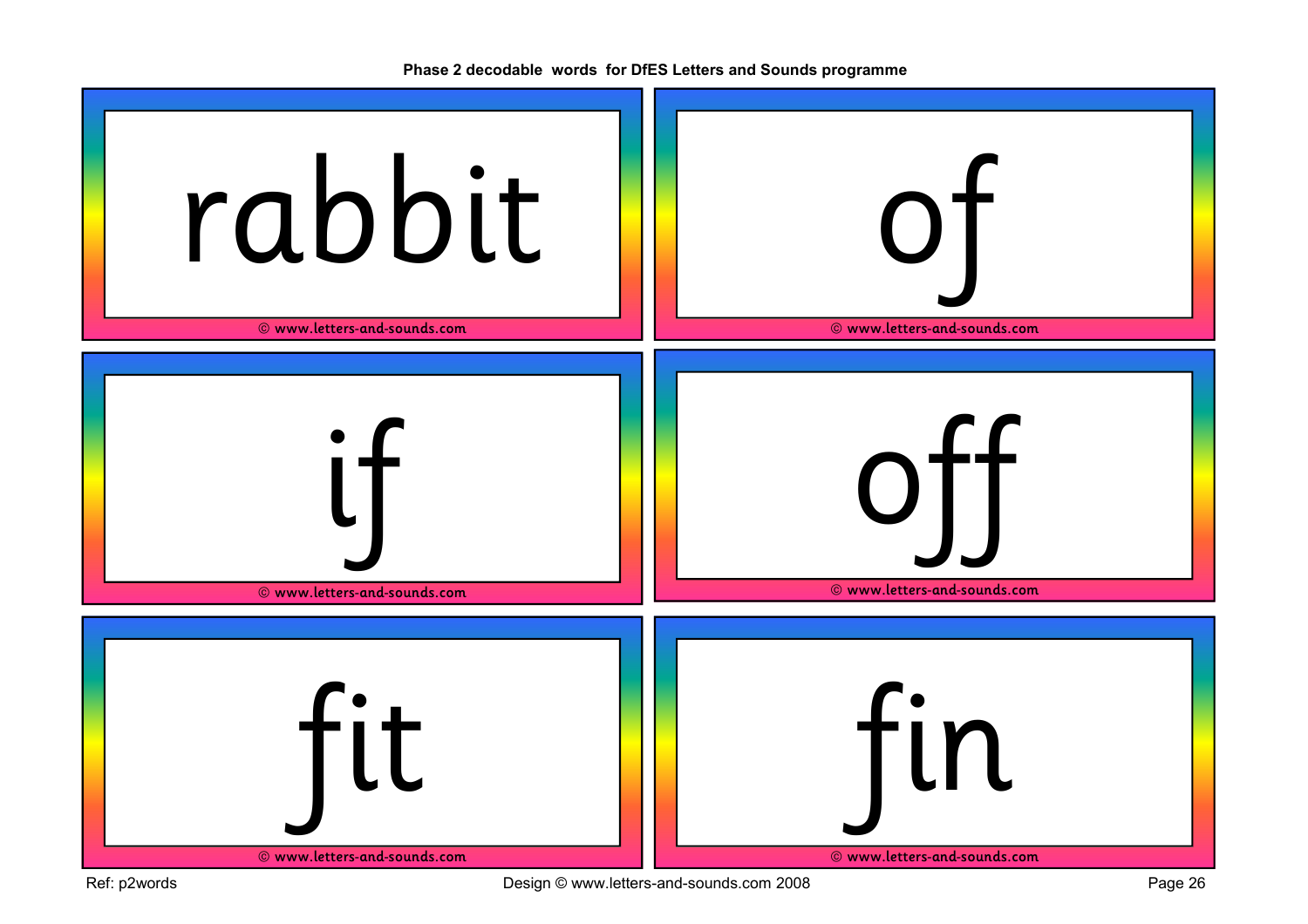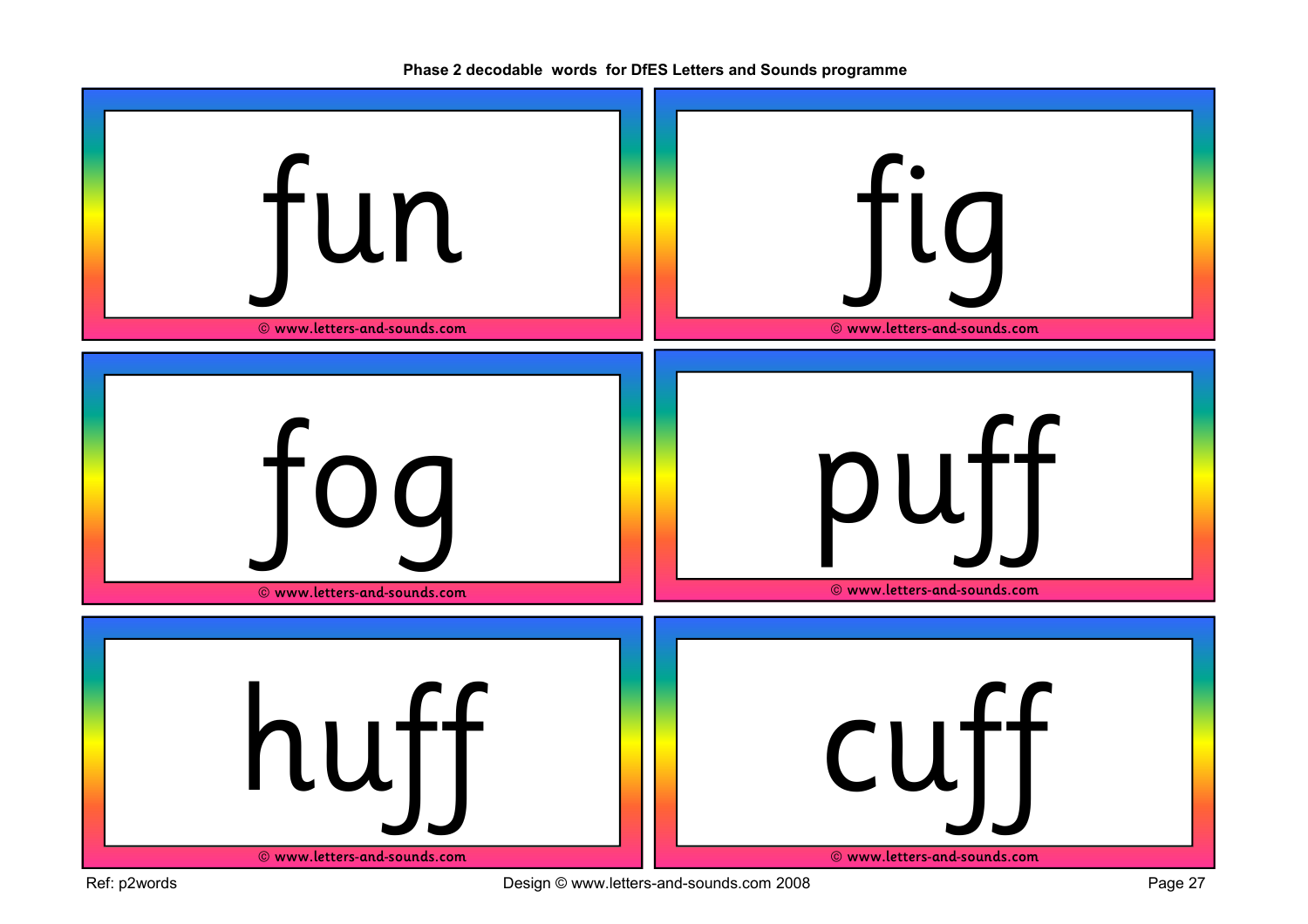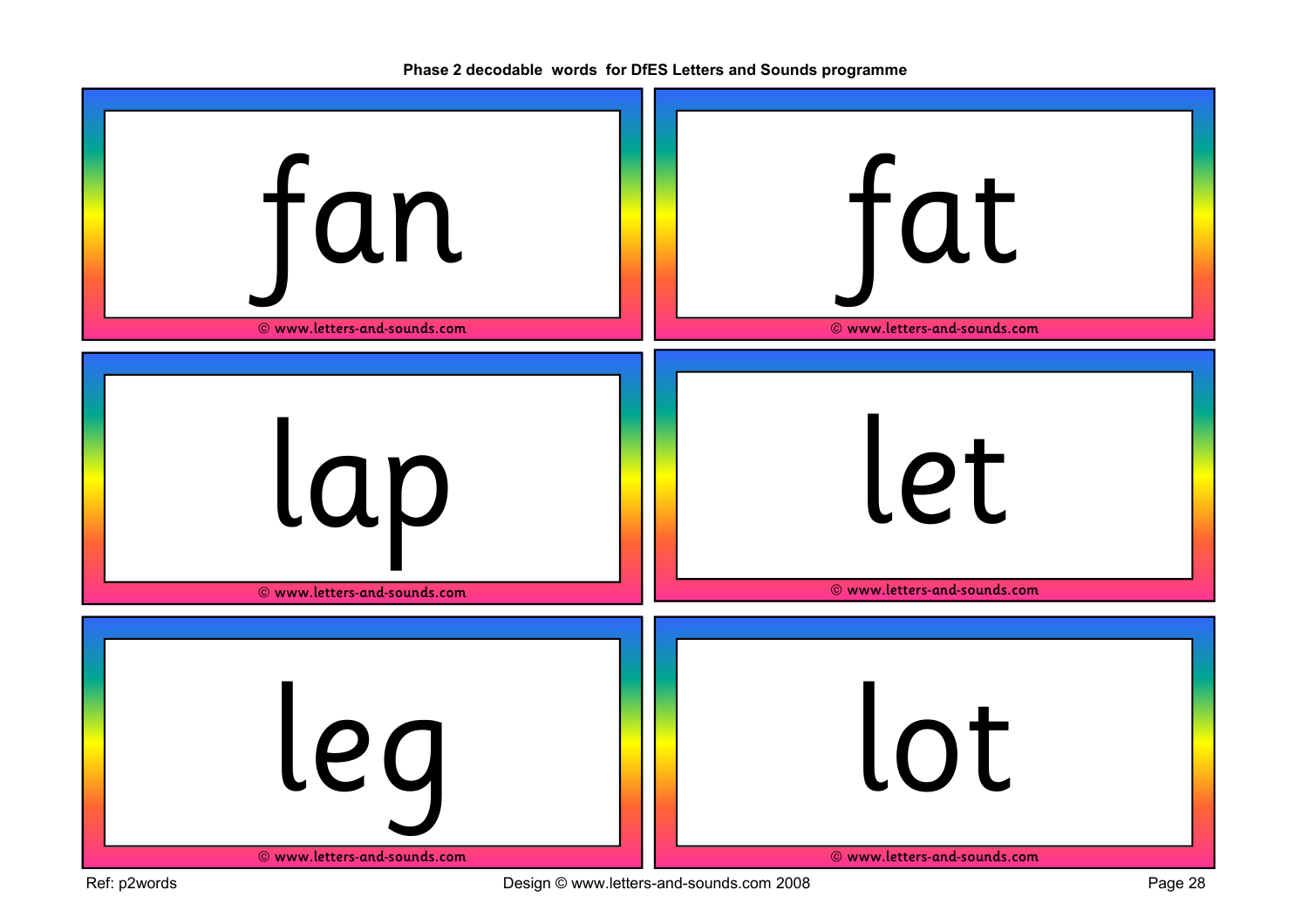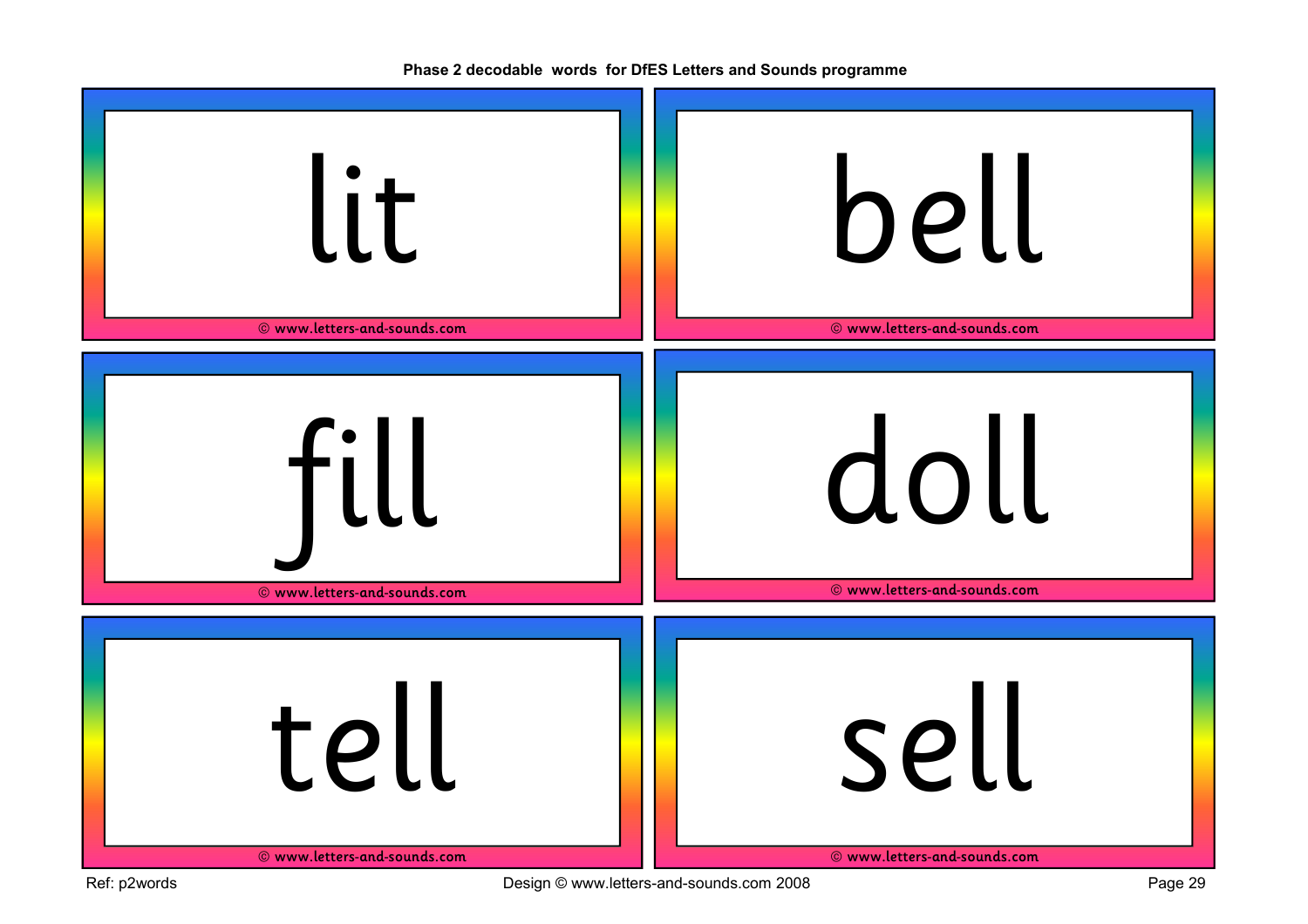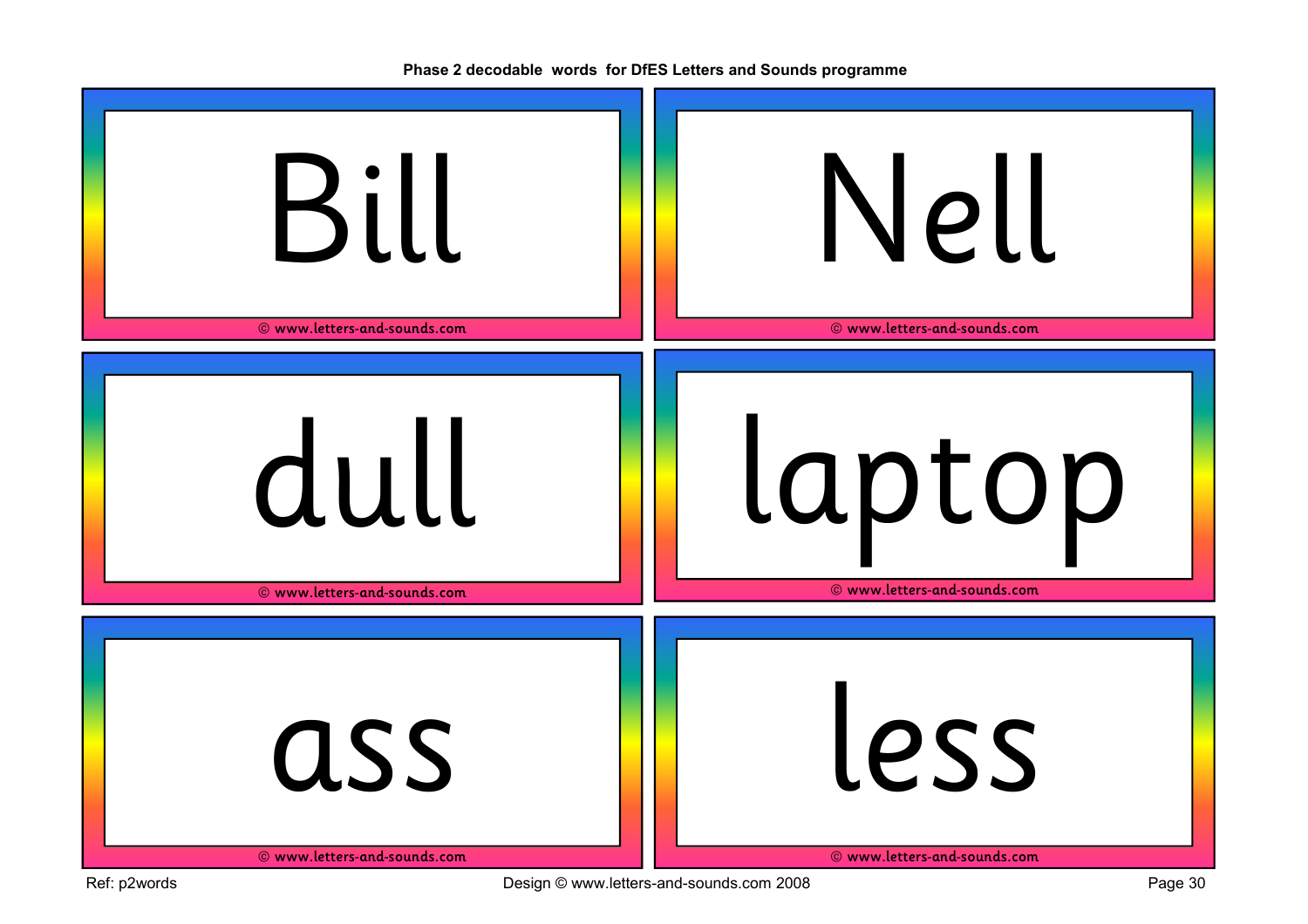